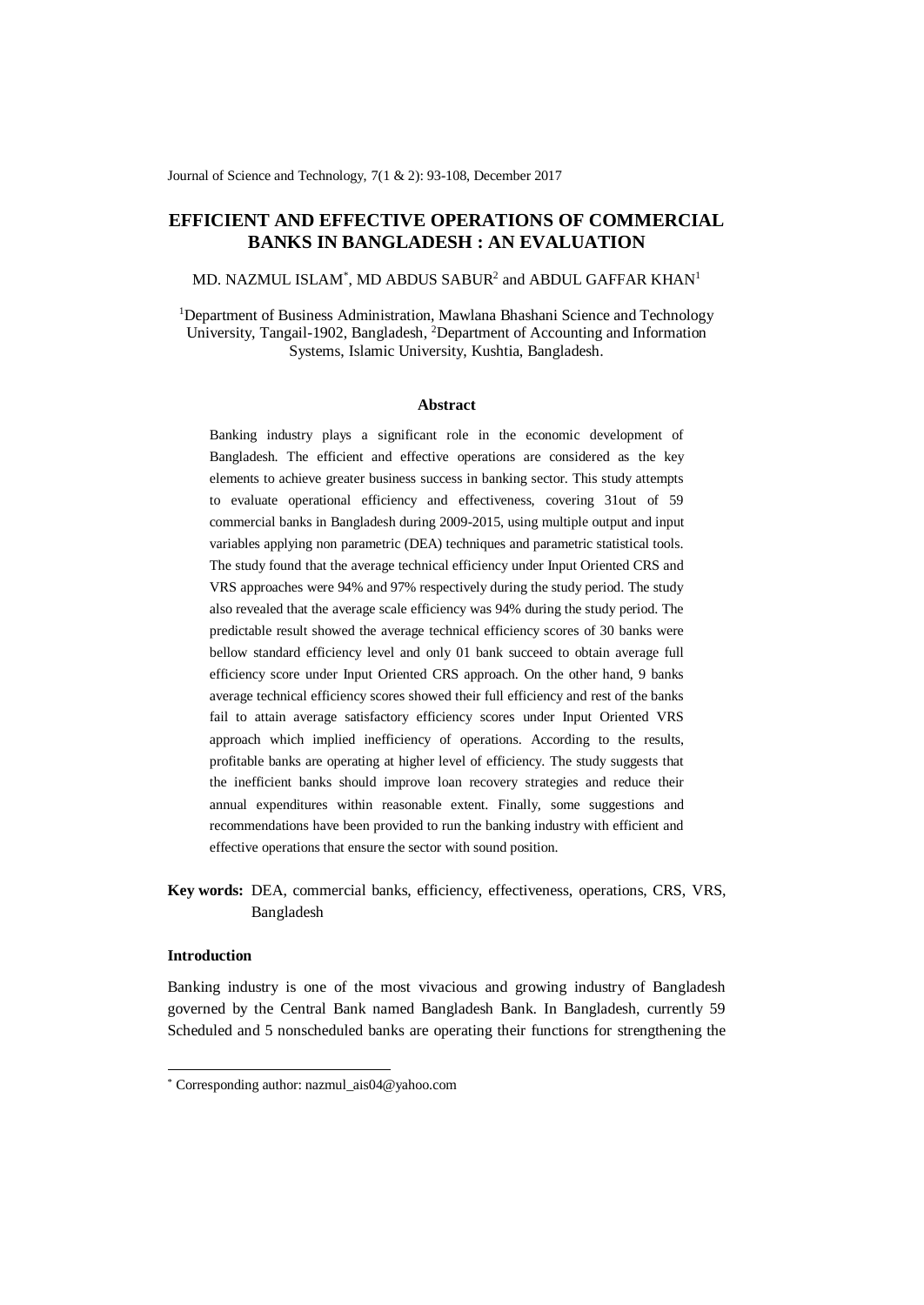economy. Among these there are 54 commercial banks in which 6 are National Commercial Banks, 31 local conventional private commercial banks, 08 Islamic Shariah based commercial banks and 9 foreign commercial banks (Bangladesh Bank, 2016). Commercial banks have been contributing as one of the most dominating factors in the financial sector of Bangladesh. Bangladeshi bank industry has been significantly developed over last few years. Banks play a significant role in serving the society representing a crucial position in the process of promoting economic growth which leads to the attention of measuring bank performance over past several years (Wanke *et al*., 2015). Efficiency and effectiveness is well thought-out as the key fundamentals to achieve greater business performance and a better decision making (Lu and Hung, 2011).Banks managers are assigned to select and develop techniques to provide banking services, marketing, human resource management, customer management and competition with other banks and mainly increasing productivity and efficiency of the banks for the financial condition, and lack of inputs, technology and production factors (Jelodar, 2016).

Considering the importance of commercial bank in economic activities the investigation on the efficient and effective operations become more important, hence the studies relating to this issues have been increased in developing and emerging economies (Roghanian, 2012). Efficiency is oriented in the direction of successful input makeover into outputs and effectiveness measures how outputs interact with the social and financial environment (Bartuseviciene and Sakalyte, 2013). Efficiency is how well a system is functioning for generating the maximum outputs at a given input (Alrafadi *et al*., 2016) and they mentioned that efficiency of banking industry is the most important terms in financial market because this efficiency can affect in the stability of banking sector and the effectiveness of a country's whole monetary system. Technical efficiency means the ability of an organization to attain maximum output from a given set of inputs and allocative efficiency measures the ability of a firm to utilize the inputs in discretionary proportions, given their production technology and prices and then combination of these two efficiencies is termed as overall economic efficiency (Kocisova, 2014). In addition, technological development, the globalization of financial services and deregulation of banking industry forces banks to be vulnerable to upgraded pressure of competitive (Kadir *et al*., 2011). Recently several new commercial banks have entered in the market which creates a strong competition among the commercial banks in Bangladesh. The competition among the banks has increased mainly due to market liberation, technological developments and the entrance of non-banking institutions. These new environmental forces all the commercial banks to improve their performance to raise their profitability. For this reason invertors, government and all other stakeholder are always concerned regarding the performance and efficiency of commercial banks. Efficiency of banking sector enables a country domestically and internationally more competitive and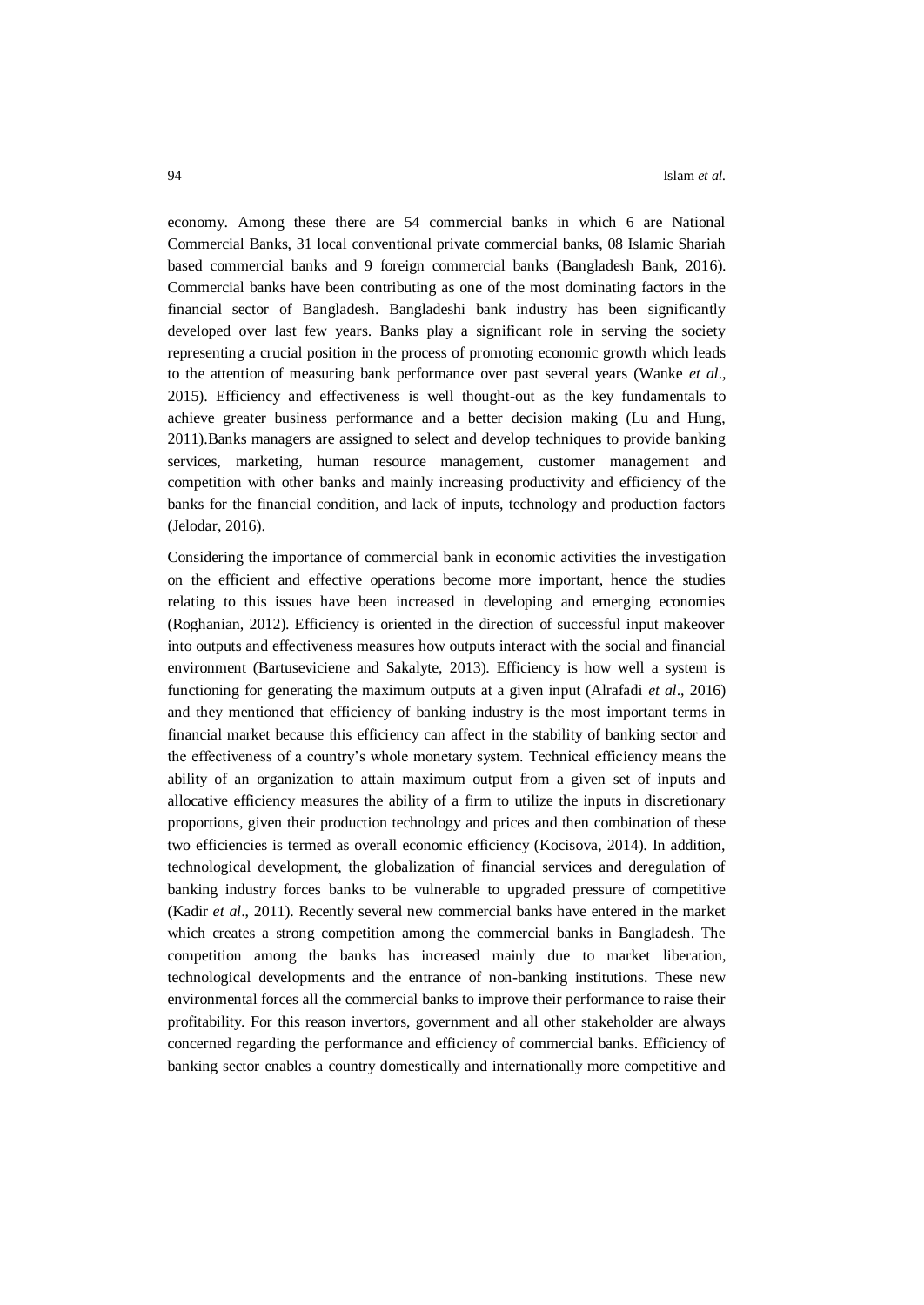helps in generating more income and employment opportunities (Uddin and Bristy, 2014). So, the central purpose of this study is to evaluate the efficient and effective operations of commercial banks in Bangladesh during 2009-2015 by applying a nonparametric approach (DEA) and other parametric statistical tools. However, the study also evaluates the relationship between efficiency scores that will be calculated by DEA and partial productivity among the selected banks competing in the banking business in Bangladesh. The memento of the study is designed as follows. In the next section literature review of prior similar studies are presented, objectives and hypothesis are developed. After that methodology and suggested DEA approach are described. Then the next section is analyzing results and discussion. Finally, the last section represents the conclusions and policy connotation from the results obtained. Though, the issue efficiency and effectiveness measurement of bank as a control device has got huge attention in last few decades, there is no doubt that most of the studies related to this issue were done in the context of the developed countries in the world. *Practice of DEA for efficiency measurement is not popular in Bangladesh.* Some of the prior studies relating to these issues are specified below: Bank efficiency is measured by the ability of individual banks to maximize output given a certain level of input. Efficiency measurement serves as an early warning or benchmark of its operational performance which can define future improvement in many areas. Banking industry uses two approaches of DEA that are production or intermediation approach. Production approach highlights banks as delivering services in the form of transaction and intermediation approach states that bank intermediate funds between surplus units to deficit units (Othman *et al*., 2016).

Yannicka *et al*. (2016) used DEA approach to address the topics of transform of deposit into credits efficiently of 14 banks of Cote d'Ivoire during the year 2008-2010. Using the main two approaches of DEA, the study found that the Ivorian banks do not perform efficiently in case of loan allocation and the foreign ownership banks are more efficient than that of public ones. The study claimed that the source of inefficiency affect to an incompatibility of production scale. Sufian (2016) first used DEA to measure efficiency of individual banks during 1999-2008 in Malaysia and secondly used panel regression to test the impact of ownership of bank on efficiency. On the basis of DEA efficiency scores they indicated an increase in efficiency during the study period and the panel regression showed that productivity efficiency is positive linked to bank size, foreign ownership and capitalization. Adhegaonar (2015) measured efficiency of 19 Indian commercial banks using DEA and Tobit regression analysis during 2010-2013. Data were analyzed with the help of R-software. They found that the overall average technical and scale efficiency varies under CRS and VRS method for each year under review. They also found that the Tobit regression model has positively related with all independent variable except nonperforming assets.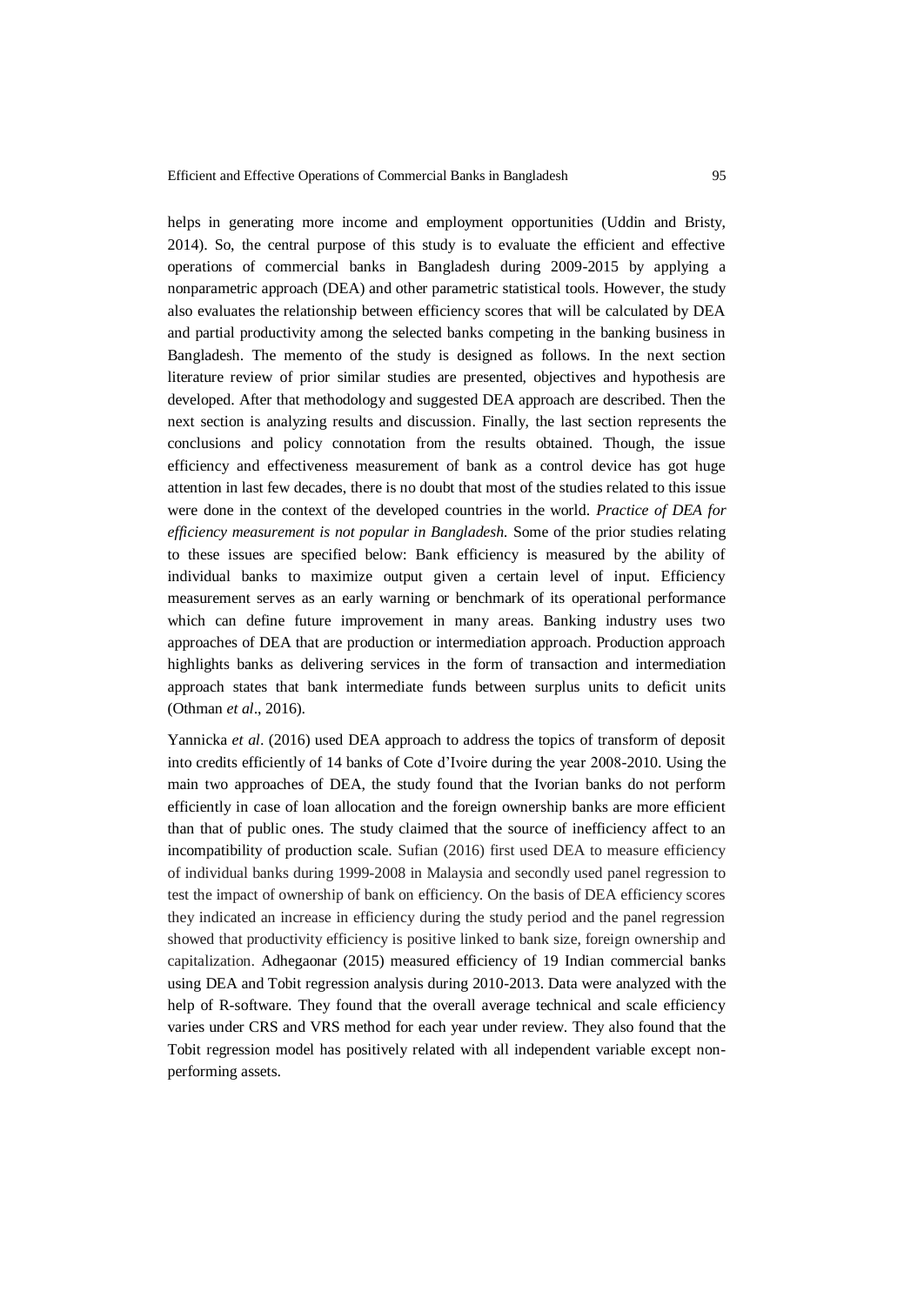Agarwal *et al*. (2014) used DEA method for measuring performance of 18 Indian banks during the period 204-2013. They claimed that private sector banks are performing well than that of public sectors banks and indicating the possibility of further improvisation for the public sector banks. Financial organizations around the world have changed over the last few years. It was argued that technological progress reduced information costs both for bank and non –bank financial institutions and ongoing deregulation all led to change in various financial systems (Haque and Rayhan, 2013). They attempted to rank some of Bangladeshi banks and most efficient bank was identified on the basis of efficiency score using DEA approach (Akther *et al*., 2013) examined the performance of 31 banks in Bangladesh during 2005-2008 using slacks- based inefficiency measure and found that the current period performance to maximize expected loans and securities investments and minimizing bad loans depends on how efficiently inputs are transformed into outputs. They also found that current period outputs were constrained due to nonperforming loans. Maletic *et al*. (2013) used DEA technique to measure operation efficiency of Serbia's banking sector. The efficient banks were measured using different input- output variables following comparative analysis of the results applying BCG matrix. They ranked the selected banks according their efficiency (Ar and Kurtaran, 2013) claimed that banks which are not efficient should improve their non-cash loan and focus on their annual expenditure. They tried to measure the relative's efficiency of 13 commercial banks in Turkey for the year 2011 using the DEA approach taking two outputs and four inputs variables. They found that the state owned banks were more efficient as compared to foreign-owned commercial banks. In addition the above many DEA studies analyze bank efficiency (Hakos *et al*., 2004; Li, 2005; Kao and Liu, 2013; Yu *et al*., 2012; Dadashi *et al*., 2013; Chansaran, 2008). Dekker and Post (2001) opinioned that there is not an acceptable model for the technology for providing bank service and products. Very few studies were done related to the developing countries and especially in context of Bangladesh. In addition, none of the studies mentioned above show the relationship between efficiency scores and partial productivity. Considering the research gap, we undertake this study to measure efficiency of Bangladeshi commercial banks using DEA (non parametric) and other parametric statistical tools.

The study attempts to measure the extent of efficiency and effectiveness of selected banks and to find outcomes and effects of banking sector in Bangladesh. The specific objectives of the study are considered as below: (i) to make an understanding of the banking sector regarding effectiveness and efficiency during the study period; (ii) to identify the input factors that are related to outputs of the selected banks; (iii) to find out the cause and effect of effectiveness and efficient use of inputs to achieve better outputs during the study period; and(iv) to provide suggestions and recommendations for the betterment of the banking sector in Bangladesh.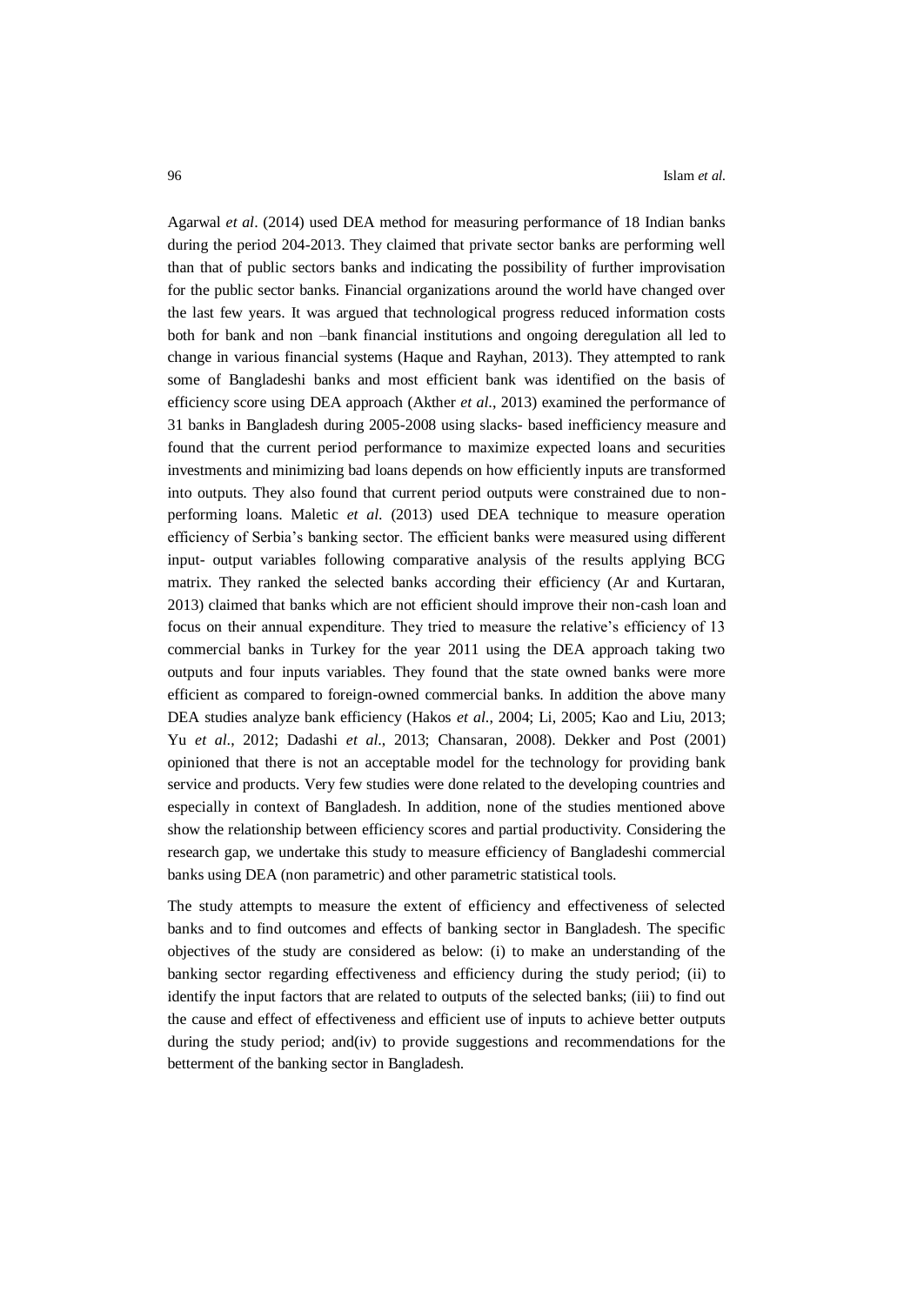#### *Hypothesis of the study*

- 1. There is no positive correlation of each of the partial productivity of inputs with efficiency scores obtained by DEA.
- 2. There are no differences among the banks and selected periods of the study regarding efficiency scores obtained by DEA.

### **Materials and Methods**

For the study, only commercial banks have been selected where all the product and services are analogous that helped us to compare among the banks more transparently. There are 54 commercial banks operating in Bangladesh (Bangladesh Bank, 2016). Among them 31 banks has been selected under simple random sampling technique that covers 57.40% of study population. The secondary data were collected from the annual performance reports published by the individual banks. The study covers seven years period from 2009 to 2015. We applied both non-parametric and parametric statistical techniques to reach the objectives of the study.

We used DEA (non parametric technique) to measure the technical and scale efficiency of the selected banks under input oriented Constant Return to Scale (CRS) and Variable Return to Scale (VRS) approach. We also used correlation, arithmetic mean, minimum, maximum, co- efficient of variance and ANOVA (parametric techniques) to make the articles easier and more understanding. In practical, the accurate measurement of input and output variables is difficult for the different nature of business. Factors connected with direct cost to the firm are good to have as input and revenues/ profit reflected the goal of the firm should taken as output. In banking study there are two different approaches of selecting input and output variables of DEA named as operating approach and intermediation approach (Haque and Tariq, 2012).We have taken interest/investment income  $(x<sub>l</sub>)$  and non- interest income  $(x<sub>2</sub>)$  as two output variables and investment  $(Y<sub>l</sub>)$ , loan and advances  $(Y_2)$ , fixed assets $(Y_3)$ , operating expenses  $(Y_4)$  and Share holder's Equity( $Y_5$ ) as five input variables after considering the correlation among the input and output variables of the selected banks.Table-1 shows the descriptive Statistics of Selected Outputs and Inputs Variables of sample banks and table-2 Correlation coefficient among the outputs and input variables during the year 2009-2015.

*DEA:* Data Envelopment Analysis (DEA) is a non-parametric mathematical programming approach to frontier estimation and is a powerful service management technique developed by Charnes, Cooper and Rhodes (1978) to evaluate non-profit and public sector organizations. DEA is well established as theoretically sound framework for conducting efficiency measurement to multi-dimensional system perspective (Lu and Hung, 2011). This DEA technique is mainly applied in banks, supermarkets, hospitals,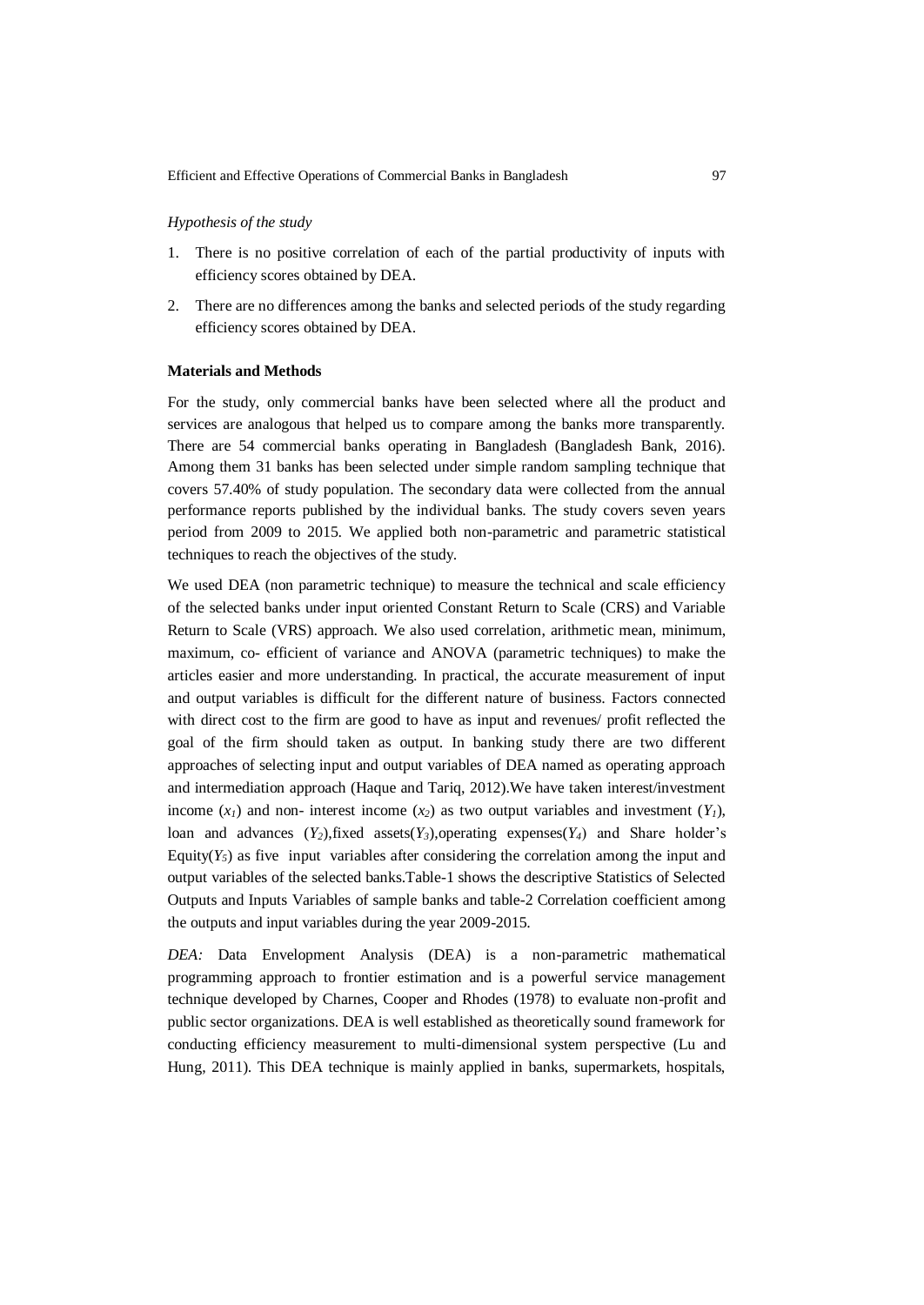schools, public universities, public libraries and so forth. DEA involves the use of linear programming methods to construct a non-parametric piecewise surface (or frontier) over the data so as to be able to calculate efficiencies relative to this surface (Coelli, 2005). DEA is used to measure the technical efficiency of homogenous production units termed as Decision Making Units (DMU) and technical efficiency is the ratio of weighted sum of outputs to the weighted sum of inputs (Flegg *et al*., 2003). DEA approach helps us to design a virtual (Hypothetical) unit for each of inefficient unit and virtual units are a part of efficient frontier and are calculated as a the combination of selected efficient units called as peer units or peer. CCR (Charnes, Cooper and Rhodes) model and BCC (Banker, Charnes and Cooper) model are two basic models of DEA. CCR model assuming constant returns to scale and BCC model assuming variable returns to scale and all of the method can be input- and output-oriented (Mikosova, 2015). The input and output oriented measures will only provide equivalent measures of technical efficiency when constant returns to scale exist, but will be unequal when variable returns to scale are present (Fare and Lovell, 1978). In DEA analysis logically sequencing there are some units regarded as efficient and in turn, some of these are considered non efficient (Alrafadi *et al*., 2016). According to DEA approach a DMU will be called efficient only when the optimal value of efficiency is equal to 1 and the inefficient units have value of efficiency less than 1. This study utilizes input oriented CRS and VRS approach where DMUs deemed to produce optimum amount of output with a proportional reduction on inputs usage and their proper utilization.

**Table 1. Descriptive Statistics of Selected Outputs and Inputs Variable of sample banks (DMUs) Tk. (in millions)**

| Particulars |               | Outputs        | Inputs    |           |          |         |          |  |  |
|-------------|---------------|----------------|-----------|-----------|----------|---------|----------|--|--|
|             | $\mathcal{X}$ | x <sub>2</sub> | $Y_{I}$   | Y,        | $Y_{3}$  | Y4      | Υ5       |  |  |
| Average     | 3672.34       | 4826.84        | 28565.45  | 111071.22 | 3760.76  | 3889.75 | 16221.46 |  |  |
| Max.        | 15011.00      | 16736.03       | 136823.45 | 349069.37 | 11814.55 | 9071.67 | 46670.68 |  |  |
| Min.        | 590.66        | 721.17         | 4775.43   | 56589.94  | 470.57   | 1547.30 | 5551.42  |  |  |
| C.V         | 70.41         | 69.27          | 100.15    | 55.86     | 79.22    | 53.06   | 70.85    |  |  |

Source: Calculated from annual reports during the periods 2009-2015, the number of banks, N=31

This table shows the descriptive statistics of the selected outputs and inputs variables of the selected sample banks for the year 2009-2015. The outputs variables are taken as interest /investment income  $(x<sub>l</sub>)$  and non- interest income  $(x<sub>2</sub>)$ . The inputs variables have been selected as investment  $(Y<sub>I</sub>)$ , loan and advances  $(Y<sub>2</sub>)$ , fixed assets  $(Y<sub>3</sub>)$ , operating expenses  $(Y_4)$  and Share holder Equity  $(Y_5)$ . The average, the maximum level (Max.), the minimum level (Min) and co-efficient of variation (C.V) of the selected outputs and inputs variables have been furnished in the above mentioned Table 1.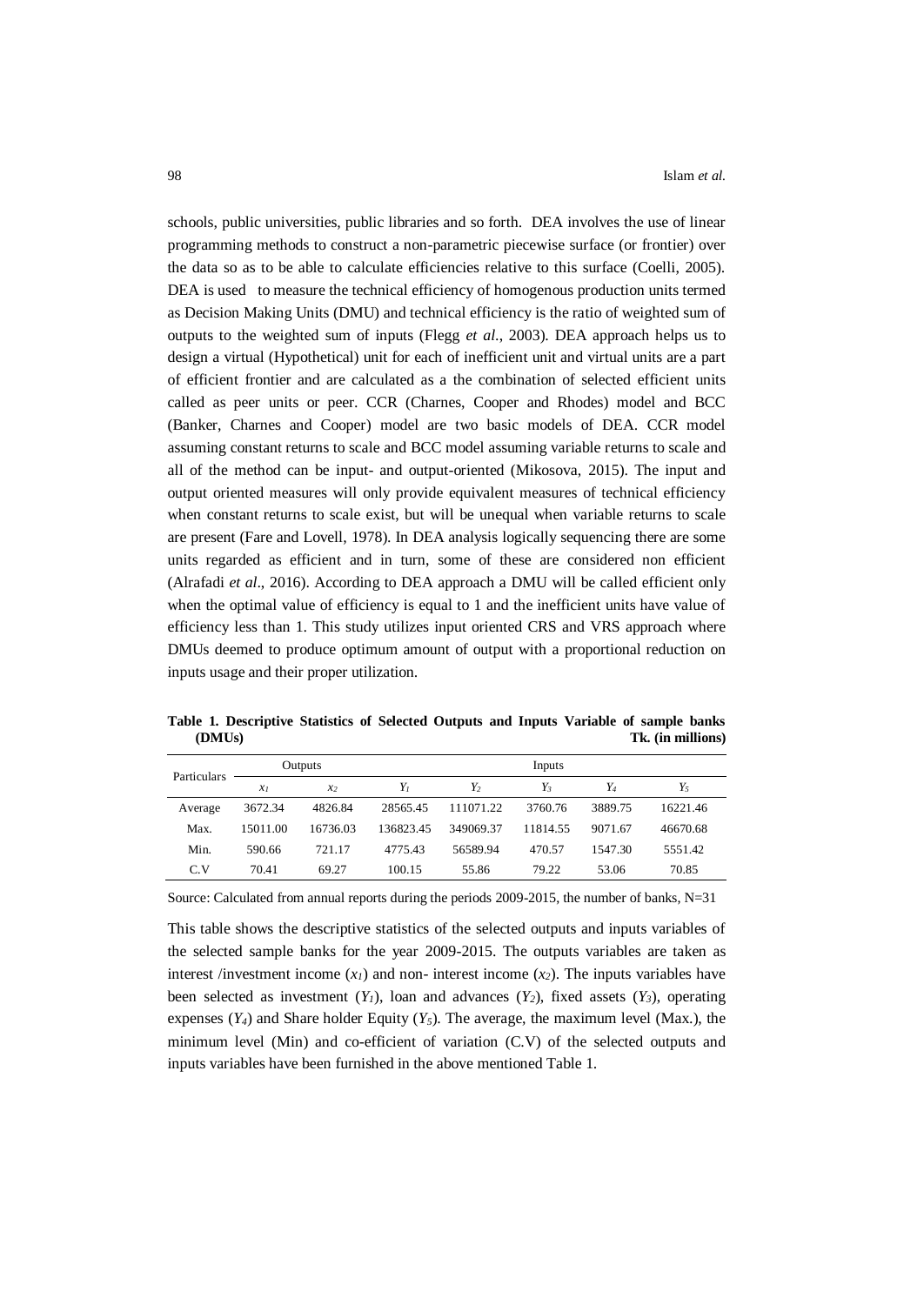| <i>Variables</i>                      |           | Output variables | Input variables |           |           |           |       |  |  |
|---------------------------------------|-----------|------------------|-----------------|-----------|-----------|-----------|-------|--|--|
|                                       | $x_I$     | $x_2$            | $Y_I$           | $Y_2$     | $Y_3$     | Y4        | $Y_5$ |  |  |
| Interest/investment<br>income $(x_l)$ | 1.000     |                  |                 |           |           |           |       |  |  |
| Non-Interest Income $(x_2)$           | 0.229     | 1.000            |                 |           |           |           |       |  |  |
| Investment( $Y_l$ )                   | 0.130     | $0.961**$        | 1.000           |           |           |           |       |  |  |
| Loan and advanced $(Y_2)$             | $0.733**$ | $0.703**$        | $0.689**$       | 1.000     |           |           |       |  |  |
| Fixed Assets $(Y_3)$                  | $0.505**$ | $0.689**$        | $0.694**$       | $0.759**$ | 1.000     |           |       |  |  |
| Operating Expenses $(Y_4)$            | $0.640**$ | $0.799**$        | $0.697**$       | $0.803**$ | $0.751**$ | 1.000     |       |  |  |
| Shareholders' Equity $(Y_5)$          | $0.436*$  | $0.599**$        | $0.519**$       | $0.612**$ | $0.493**$ | $0.728**$ | 1.000 |  |  |

**Table 2. Correlation coefficient among the outputs and input variables**

Source: Calculated from annual reports during the periods 2009-2015, the number of banks, N=31 \*\*Correlation is significant at the 0.01 level (2-tailed)

\*Correlation is significant at the 0.05 level (2-tailed)

The above table depicts the correlation coefficient among the outputs and input variables. In the above table we see that the output variable Interest income  $(x<sub>i</sub>)$  has significant correlation with input variables Loan and advanced  $(Y_2)$ , Fixed Assets  $(Y_3)$ , Operating Expenses  $(Y_4)$  at the 1% level and with Shareholders' Equity  $(Y_5)$  at the 5% level. The output variable Interest income  $(x<sub>l</sub>)$  has also insignificance correlation with Non-Interest/ Investment Income  $(x_2)$  and Investment  $(Y_1)$ . On the other hand the output variable Non-Interest Income  $(x_2)$  has significant correlation with all input variables at the 1% level. The input variable Loan and advanced  $(Y_2)$  has significant correlation with input variables Fixed Assets  $(Y_3)$ , Operating Expenses  $(Y_4)$  and Shareholders' Equity  $(Y_5)$  at the 1% level. The table also indicates that the input variable Operating Expense  $(Y_4)$  has significant correlation with input variable Shareholders' Equity (*Y5*) at the 1% level.

#### **Results and Discussion**

The above mentioned Table 3 depicts the measurement of technical efficiency scores of selected sample banks under DEA, input oriented constant return to scale (CRS) approach during the period under review. The input oriented measures told us how much input quantities can be proportionally reduced without changing the output quantities produced. The decision making units (DMUs) AABL, FSIBL, NBL and JBL were found to be showed technical efficiency scores one six times out of seven years of the study period. On the other hand technical inefficiency scores are found for the ABBL and RBL where these two DMUs are failed to attain the efficiency score one during the study period. Moreover the increasing efficiency trend has been found for the sample banks during the study period.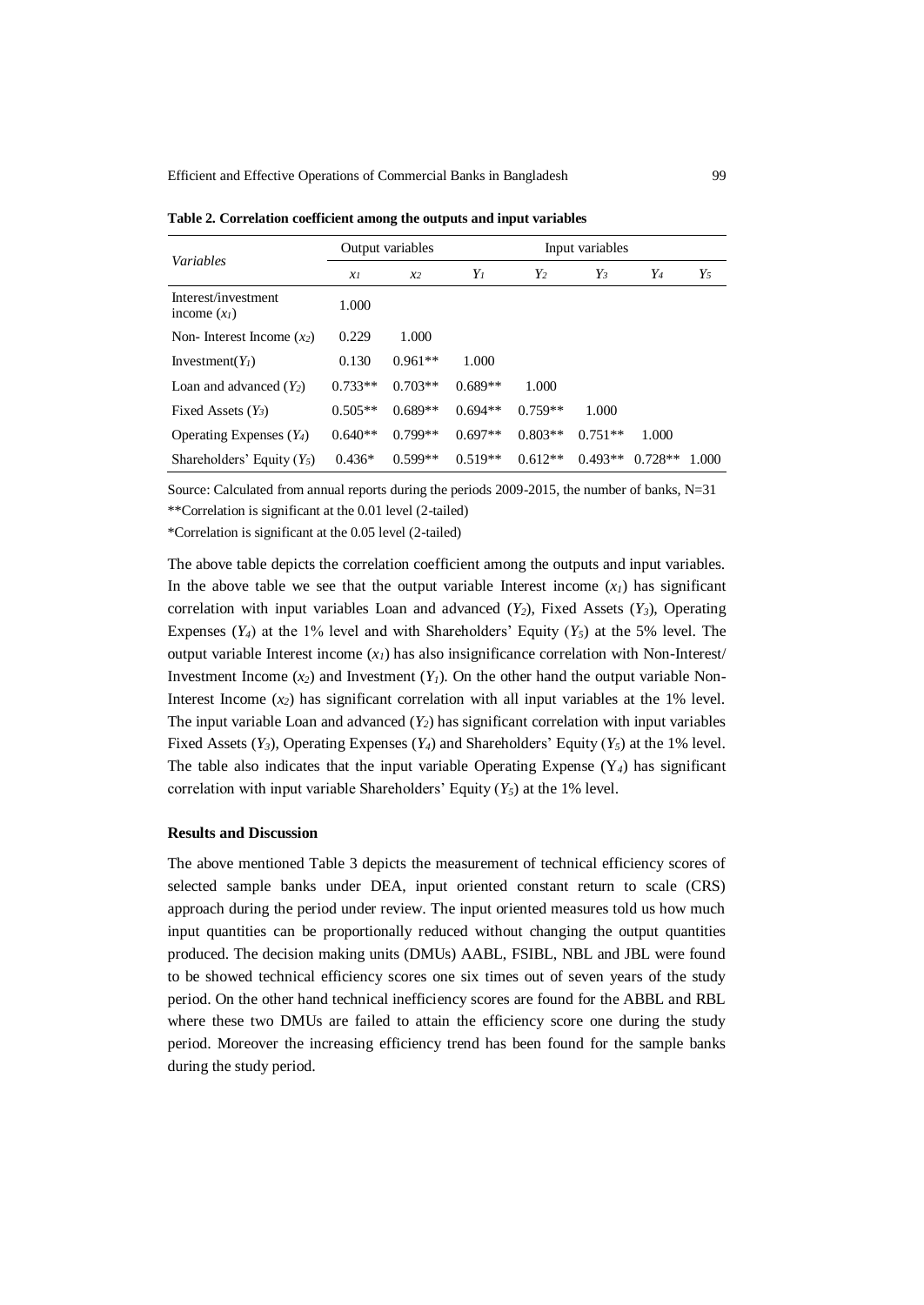| <b>DMUs</b>   | 2009 | 2010        |                               | 2011 2012 2013 2014 2015 |      |      |      | Mean | Maxi. |      | Min. | C.V   | Total<br>Peers | Rank.          |
|---------------|------|-------------|-------------------------------|--------------------------|------|------|------|------|-------|------|------|-------|----------------|----------------|
|               |      |             |                               |                          |      |      |      |      | Score | Time |      |       |                |                |
| SHIBL         | 0.92 | 1.00        | 0.97                          | 1.00                     | 0.93 | 0.85 | 0.82 | 0.93 | 1.00  | 2.00 | 0.82 | 7.62  | 8.00           | 25             |
| ISBL          | 0.93 | 1.00        | 1.00                          | 1.00                     | 0.98 | 0.90 | 0.84 | 0.95 | 1.00  | 3.00 | 0.84 | 6.57  | 4.00           | 17(4)          |
| AABL          | 0.95 | 1.00        | 1.00                          | 1.00                     | 1.00 | 1.00 | 1.00 | 0.99 | 1.00  | 6.00 | 0.95 | 1.90  | 40.00          | 2(40)          |
| <b>FSIBL</b>  | 1.00 | 1.00        | 0.98                          | 1.00                     | 1.00 | 1.00 | 1.00 | 1.00 | 1.00  | 6.00 | 0.98 | 0.76  | 19.00          | 1              |
| SIBL          | 1.00 | 1.00        | 0.92                          | 1.00                     | 0.91 | 1.00 | 1.00 | 0.98 | 1.00  | 5.00 | 0.91 | 4.26  | 30.00          | 10             |
| TBL           | 0.88 | 0.93        | 1.00                          | 0.88                     | 1.00 | 1.00 | 1.00 | 0.96 | 1.00  | 4.00 | 0.88 | 6.04  | 9.00           | 15             |
| <b>MTBL</b>   | 0.96 | 0.89        | 0.88                          | 0.73                     | 1.00 | 1.00 | 0.78 | 0.89 | 1.00  | 2.00 | 0.73 | 11.84 | 5.00           | 27             |
| EBL           | 0.82 | 0.82        | 0.89                          | 1.00                     | 1.00 | 1.00 | 1.00 | 0.93 | 1.00  | 4.00 | 0.82 | 9.32  | 16.00          | 23             |
| <b>EXBL</b>   | 1.00 | 1.00        | 1.00                          | 1.00                     | 1.00 | 0.86 | 0.94 | 0.97 | 1.00  | 5.00 | 0.86 | 5.56  | 27.00          | 12             |
| PBL           | 1.00 | 0.82        | 0.98                          | 1.00                     | 0.94 | 0.92 | 1.00 | 0.95 | .1.00 | 3.00 | 0.82 | 6.96  | 3.00           | 16             |
| <b>CBL</b>    | 1.00 | 1.00        | 0.96                          | 0.99                     | 0.98 | 0.91 | 1.00 | 0.98 | 1.00  | 3.00 | 0.91 | 3.38  | 1.00           | 8              |
| BAL           | 0.89 | 0.88        | 0.80                          | 0.98                     | 1.00 | 1.00 | 0.96 | 0.93 | 1.00  | 2.00 | 0.80 | 8.12  | 9.00           | 24             |
| PRBL          | 0.80 | 1.00        | 0.88                          | 0.76                     | 0.80 | 0.84 | 0.70 | 0.83 | 1.00  | 1.00 | 0.70 | 11.59 | 1.00           | 29             |
| DBBL          | 0.91 | 0.74        | 1.00                          | 1.00                     | 1.00 | 1.00 | 1.00 | 0.95 | 1.00  | 5.00 | 0.74 | 10.37 | 12.00          | 17(12)         |
| DBL           | 1.00 | 0.96        | 1.00                          | 0.86                     | 0.94 | 0.99 | 0.97 | 0.96 | 1.00  | 2.00 | 0.86 | 5.14  | 11.00          | 14             |
| <b>BBL</b>    | 0.92 | 0.95        | 1.00                          | 1.00                     | 1.00 | 1.00 | 1.00 | 0.98 | 1.00  | 5.00 | 0.92 | 3.35  | 32.00          | 5              |
| <b>UBL</b>    | 0.96 | 0.79        | 1.00                          | 1.00                     | 1.00 | 1.00 | 1.00 | 0.96 | 1.00  | 5.00 | 0.79 | 8.12  | 16.00          | 13             |
| <b>MBL</b>    | 0.84 | 0.82        | 0.99                          | 0.79                     | 1.00 | 0.90 | 0.83 | 0.88 | 1.00  | 1.00 | 0.79 | 9.57  | 7.00           | 28             |
| ABBL          | 0.62 | 0.54        | 0.79                          | 0.89                     | 0.89 | 0.96 | 0.83 | 0.79 | 0.96  | 0.00 | 0.54 | 19.50 | 0.00           | 30             |
| STBL          | 1.00 | 0.99        | 1.00                          | 1.00                     | 1.00 | 0.97 | 0.88 | 0.98 | 1.00  | 4.00 | 0.88 | 4.53  | 4.00           | 8              |
| SEBL          | 1.00 | 1.00        | 1.00                          | 1.00                     | 0.76 | 0.88 | 1.00 | 0.95 | 1.00  | 5.00 | 0.76 | 9.95  | 32.00          | 19             |
| NBL           | 0.86 | 1.00        | 1.00                          | 1.00                     | 1.00 | 1.00 | 1.00 | 0.98 | 1.00  | 6.00 | 0.86 | 5.40  | 26.00          | 6              |
| PBL           | 0.99 | 0.65        | 1.00                          | 1.00                     | 1.00 | 1.00 | 0.98 | 0.95 | 1.00  | 4.00 | 0.65 | 13.81 | 6.00           | 20             |
| OBL           | 0.99 | 1.00        | 1.00                          | 0.89                     | 0.94 | 1.00 | 1.00 | 0.97 | 1.00  | 4.00 | 0.89 | 4.43  | 13.00          | 11             |
| <b>NCCBL</b>  | 1.00 | 0.90        | 0.87                          | 0.99                     | 1.00 | 0.95 | 0.91 | 0.95 | 1.00  | 2.00 | 0.87 | 5.62  | 13.00          | 21             |
| <b>UCBL</b>   | 0.84 | 0.80        | 0.88                          | 0.90                     | 1.00 | 1.00 | 0.96 | 0.91 | 1.00  | 2.00 | 0.80 | 8.58  | 2.00           | 26             |
| <b>IFICBL</b> | 1.00 | 1.00        | 1.00                          | 1.00                     | 0.88 | 0.87 | 0.80 | 0.94 | 1.00  | 4.00 | 0.80 | 8.98  | 27.00          | 22             |
| <b>BABL</b>   | 1.00 | 0.91        | 1.00                          | 1.00                     | 0.96 | 0.98 | 1.00 | 0.98 | 1.00  | 4.00 | 0.91 | 3.46  | 4.00           | $\overline{7}$ |
| RBL           | 0.69 | 0.50        | 0.89                          | 0.83                     | 0.71 | 0.93 | 0.93 | 0.78 | 0.93  | 0.00 | 0.50 | 20.26 | 0.00           | 31             |
| JBL           | 1.00 | 0.95        | 1.00                          | 1.00                     | 1.00 | 1.00 | 1.00 | 0.99 | 1.00  | 6.00 | 0.95 | 1.90  | 21.00          | 2(21)          |
| ABL           | 0.93 | 0.97        | 1.00                          | 1.00                     | 1.00 | 1.00 | 1.00 | 0.99 | 1.00  | 5.00 | 0.93 | 2.74  | 8.00           | 4              |
| Mean          | 0.93 | 0.90        | 0.96                          | 0.95                     | 0.96 | 0.96 | 0.94 | 0.94 |       |      |      |       |                |                |
| Max. Score    | 1.00 | 1.00        | 1.00                          | 1.00                     | 1.00 | 1.00 | 1.00 |      |       |      |      |       |                |                |
| Max. Time     |      | 12.00 12.00 | 17.00 19.00 18.00 16.00 16.00 |                          |      |      |      |      |       |      |      |       |                |                |
| Mini.         | 0.62 | 0.50        | 0.79                          | 0.73                     | 0.71 | 0.84 | 0.70 |      |       |      |      |       |                |                |
| C.V           |      | 10.36 15.25 | 6.66                          | 8.56                     | 7.95 | 5.72 | 9.05 |      |       |      |      |       |                |                |

**Table 3.Technical Efficiency under Input Oriented CRS Approach**

Source: Computed from original data of banks annual reports during the period 2009-2015 using DEA version2.1. N=31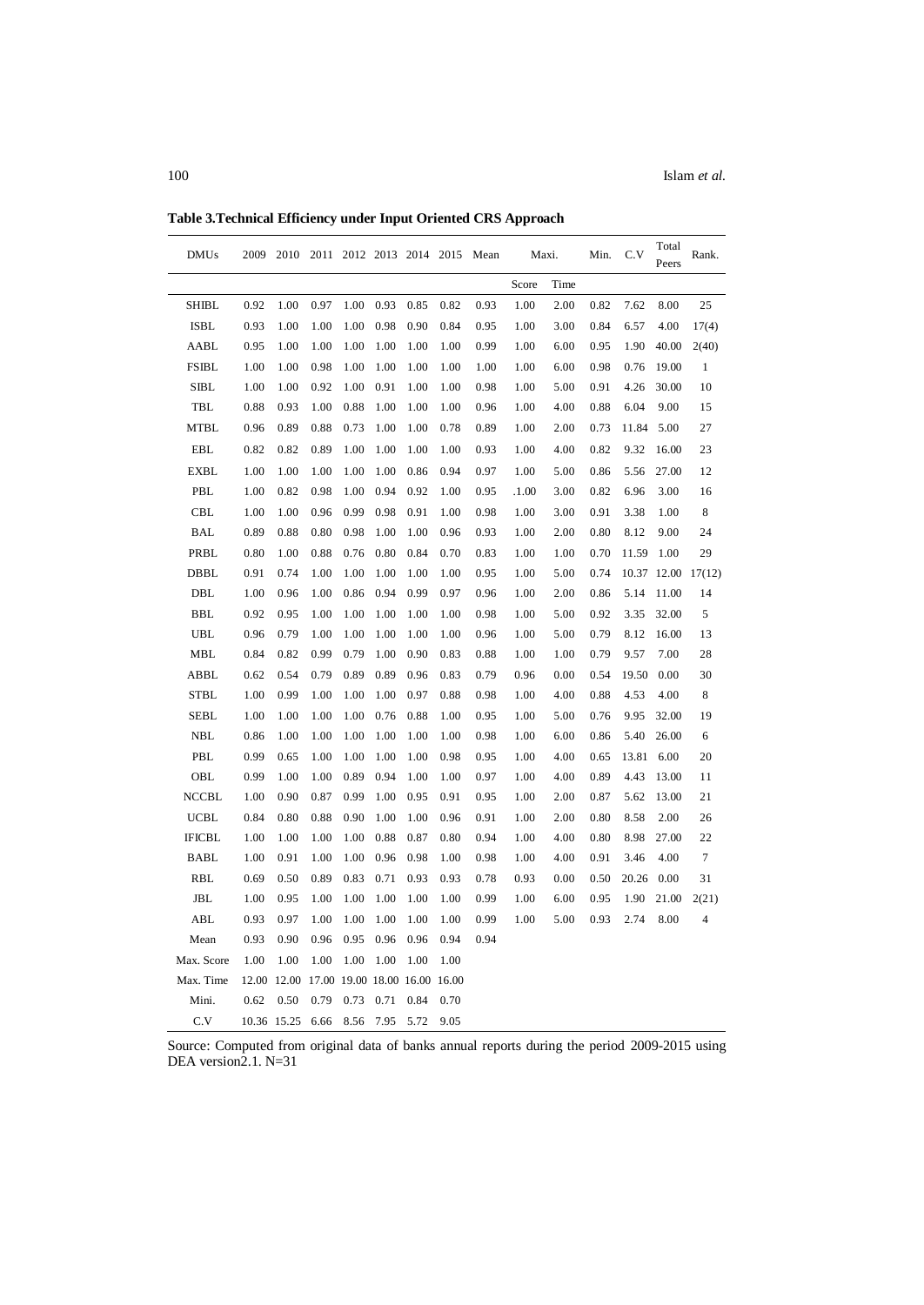The C.V of the sample period of efficiency scores are shown highest (15.25%) in 2010 and for the unit RBL (20.26%) indicating that less uniformity to attain desired efficiency score of the period and units respectively. On the other hand the C.V of efficiency scores of the unit FSIBL is the least by 0.76 percentages and among the period the least C.V is found in 2014 by 5.72 percentages showing the more consistency among the units and periods respectively regarding efficiency scores. The study ranked the banks on the basis of average technical efficiency scores and also used total number of peers count during study period to rank the banks whose average technical efficiency scores were same under input oriented CRS and VRS approaches. For the banks whose technical efficiency scores are same, we rank the bank upper position whose total number of peers was more than the others. On the basis of the set criteria the FSIBL stood first and RBL last position among the selected banks under input oriented CRS approach. It is to be noted that the AABL and JBL attained the same position  $(2<sup>nd</sup>)$  on the basis of average technical efficiency scores but the position of AABL is upper than that of JBL, because total number of peer counted for AABL (40) is more than the total number of peer counted for JBL (21) and vice- versa.

Table 4 delineates the enumeration of technical efficiency scores of the selected banks under DEA, input oriented variable return to scale (VRS) approach during the study period. The input oriented VRS approach is used assuming that all the DMU are not operating at the optimal scale. Technically efficiency score under VRS approach had been founded for RBL one (1), one times out of seven years of the study period which showed the inefficiency for this DMU for rest of the six years. In addition to the technical efficiency scores for the DMUs ABBL, BAL and MBL were found one (1), only two times out of the study periods this indicated that they were technically efficient only for two years among the study periods. On the other hand the DMUs SHIBL, ISBL, AABL, FSIBL, SIBL, BABL, STBL, OBL, JBL and ABL were found to be showed technical efficiency scores one (1), all the years under reviewed which definitely indicated their technical efficiencies and operating successes. Moreover the fluctuating efficiency trend had been founded for the sample banks during the study periods. The C.V of efficiency scores of the DMUs SHIBL, AABL, FSIBL, SIBL, BBL, STBL, OBL, JBL and ABL were the 0.00 percentage and among the period the least C.V was found in 2015 by 4.24 percentages indicating more uniformity among the units and periods respectively regarding the efficiency scores. On other hand the C.V of the study periods of efficiency scores were shown highest 10.60 percentages in 2011 and for the DMU RBL by 20.52 percentages showing the less consistency to capture efficiency score of the period and units respectively. On the basis of average technical efficiency scores and total number of peer count the SIBL NBL stood 1<sup>st</sup> and 2<sup>nd</sup> position respectively and RBL took last position among the selected banks under input oriented VRS approach.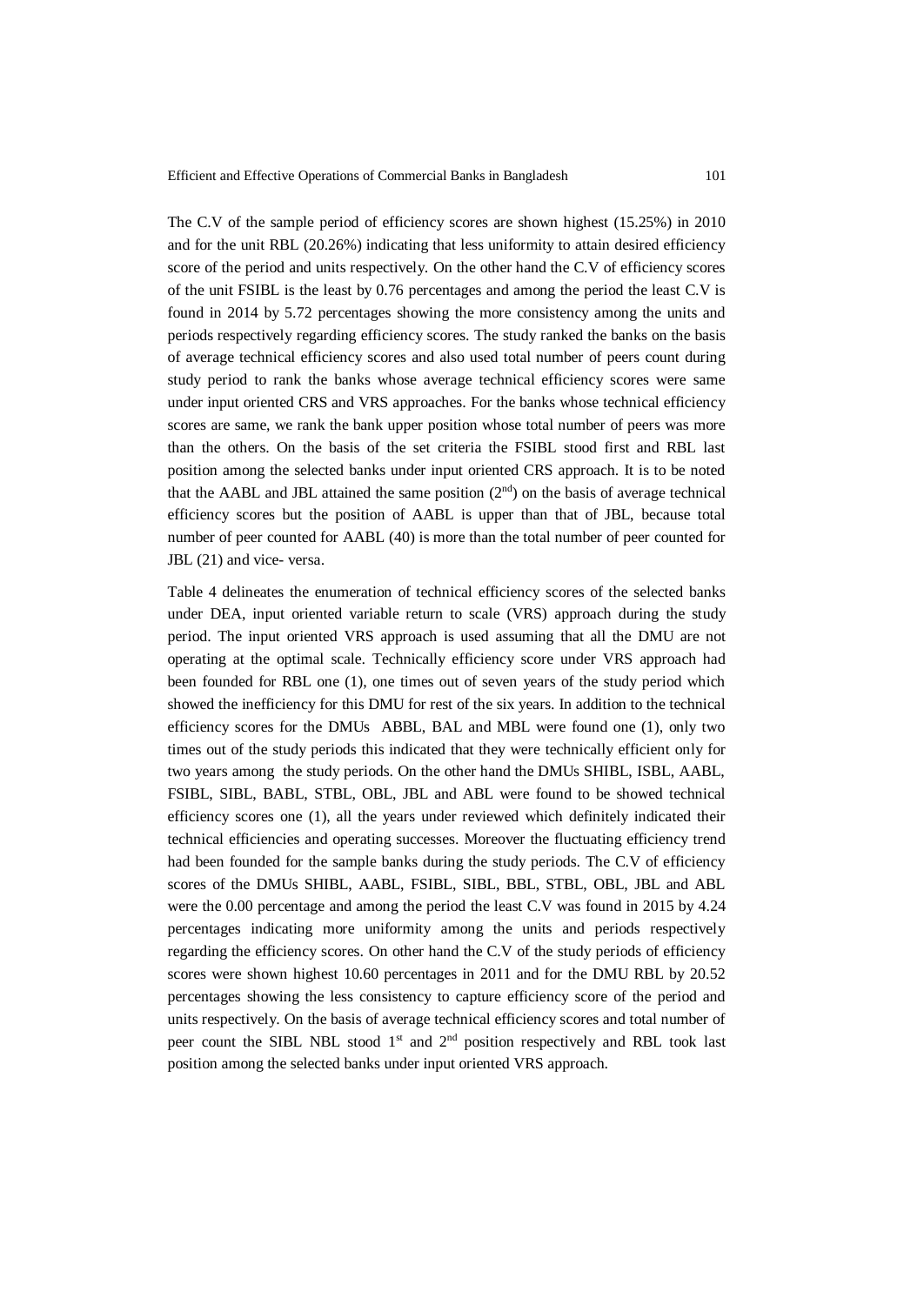| <b>DMUs</b>   | 2009  | 2010  | 2011  | 2012  | 2013  | 2014  | 2015  | Mean | Max.  |      | Min. | C.V   | Total<br>Peer | Rank         |
|---------------|-------|-------|-------|-------|-------|-------|-------|------|-------|------|------|-------|---------------|--------------|
|               |       |       |       |       |       |       |       |      | Score | Time |      |       |               |              |
| <b>SHIBL</b>  | 1.00  | 1.00  | 1.00  | 1.00  | 1.00  | 1.00  | 1.00  | 1.00 | 1.00  | 7.00 | 1.00 | 0.00  | 4.00          | 1(4)         |
| <b>ISBL</b>   | 1.00  | 1.00  | 1.00  | 1.00  | 1.00  | 1.00  | 1.00  | 1.00 | 1.00  | 7.00 | 1.00 | 0.00  | 12.00         | 1(12)        |
| AABL          | 1.00  | 1.00  | 1.00  | 1.00  | 1.00  | 1.00  | 1.00  | 1.00 | 1.00  | 7.00 | 1.00 | 0.00  | 12.00         | 1(12)        |
| <b>FSIBL</b>  | 1.00  | 1.00  | 1.00  | 1.00  | 1.00  | 1.00  | 1.00  | 1.00 | 1.00  | 7.00 | 1.00 | 0.00  | 13.00         | 1(13)        |
| <b>SIBL</b>   | 1.00  | 1.00  | 1.00  | 1.00  | 1.00  | 1.00  | 1.00  | 1.00 | 1.00  | 7.00 | 1.00 | 0.00  | 19.00         | 1(19)        |
| TBL           | 0.95  | 0.92  | 1.00  | 1.00  | 1.00  | 1.00  | 1.00  | 0.98 | 1.00  | 5.00 | 0.92 | 3.35  | 4.00          | 19(4)        |
| <b>MTBL</b>   | 1.00  | 0.91  | 1.00  | 1.00  | 1.00  | 1.00  | 1.00  | 0.99 | 1.00  | 6.00 | 0.91 | 3.45  | 6.00          | 15(6)        |
| EBL           | 1.00  | 0.95  | 0.92  | 1.00  | 1.00  | 1.00  | 1.00  | 0.98 | 1.00  | 5.00 | 0.92 | 3.35  | 6.00          | 19(6)        |
| <b>EXBL</b>   | 1.00  | 1.00  | 1.00  | 1.00  | 1.00  | 0.87  | 0.99  | 0.98 | 1.00  | 5.00 | 0.87 | 4.96  | 14.00         | 22           |
| PBL           | 1.00  | 1.00  | 1.00  | 1.00  | 1.00  | 0.92  | 1.00  | 0.99 | 1.00  | 6.00 | 0.92 | 3.06  | 5.00          | 14           |
| <b>CBL</b>    | 1.00  | 1.00  | 0.99  | 1.00  | 1.00  | 0.92  | 1.00  | 0.99 | 1.00  | 5.00 | 0.92 | 3.02  | 2.00          | 15(2)        |
| <b>BAL</b>    | 0.93  | 0.92  | 0.83  | 0.98  | 1.00  | 1.00  | 0.99  | 0.95 | 1.00  | 2.00 | 0.83 | 6.55  | 4.00          | 28           |
| PRBL          | 0.84  | 1.00  | 0.96  | 1.00  | 1.00  | 1.00  | 1.00  | 0.97 | 1.00  | 5.00 | 0.84 | 6.01  | 2.00          | 24           |
| DBBL          | 1.00  | 0.95  | 1.00  | 1.00  | 1.00  | 1.00  | 1.00  | 0.99 | 1.00  | 6.00 | 0.95 | 1.90  | 9.00          | 11(9)        |
| DBL           | 1.00  | 0.98  | 1.00  | 0.90  | 0.96  | 1.00  | 1.00  | 0.98 | 1.00  | 4.00 | 0.90 | 3.82  | 9.00          | 23           |
| <b>BBL</b>    | 1.00  | 1.00  | 1.00  | 1.00  | 1.00  | 1.00  | 1.00  | 1.00 | 1.00  | 7.00 | 1.00 | 0.00  | 16.00         | 1(16)        |
| UBL           | 1.00  | 0.87  | 1.00  | 1.00  | 1.00  | 1.00  | 1.00  | 0.98 | 1.00  | 6.00 | 0.87 | 5.01  |               | 12.00 19(12) |
| MBL           | 0.85  | 0.83  | 1.00  | 0.85  | 1.00  | 0.91  | 0.94  | 0.91 | 1.00  | 2.00 | 0.83 | 7.85  | 4.00          | 29           |
| ABBL          | 0.82  | 0.68  | 0.80  | 0.89  | 0.95  | 1.00  | 0.83  | 0.85 | 1.00  | 1.00 | 0.68 | 12.37 | 1.00          | 30           |
| <b>STBL</b>   | 1.00  | 1.00  | 1.00  | 1.00  | 1.00  | 1.00  | 1.00  | 1.00 | 1.00  | 7.00 | 1.00 | 0.00  | 10.00         | 1(10)        |
| SEBL          | 1.00  | 1.00  | 1.00  | 1.00  | 0.77  | 0.90  | 1.00  | 0.95 | 1.00  | 5.00 | 0.77 | 9.32  | 13.00         | 27           |
| <b>NBL</b>    | 0.95  | 1.00  | 1.00  | 1.00  | 1.00  | 1.00  | 1.00  | 0.99 | 1.00  | 6.00 | 0.95 | 1.90  | 16.00         | 1(16)        |
| PBL           | 1.00  | 0.91  | 1.00  | 1.00  | 1.00  | 1.00  | 0.99  | 0.99 | 1.00  | 5.00 | 0.91 | 3.41  | 2.00          | 17           |
| OBL           | 1.00  | 1.00  | 1.00  | 1.00  | 1.00  | 1.00  | 1.00  | 1.00 | 1.00  | 7.00 | 1.00 | 0.00  | 15.00         | 1(15)        |
| <b>NCCBL</b>  | 1.00  | 0.90  | 0.99  | 1.00  | 1.00  | 1.00  | 1.00  | 0.98 | 1.00  | 5.00 | 0.90 | 3.79  | 7.00          | 18           |
| <b>UCBL</b>   | 1.00  | 0.94  | 0.88  | 0.91  | 1.00  | 1.00  | 1.00  | 0.96 | 1.00  | 4.00 | 0.88 | 5.32  | 0.00          | 25           |
| <b>IFICBL</b> | 1.00  | 1.00  | 1.00  | 1.00  | 0.95  | 0.87  | 0.88  | 0.96 | 1.00  | 4.00 | 0.87 | 6.17  | 12.00         | 26           |
| <b>BABL</b>   | 1.00  | 0.94  | 1.00  | 1.00  | 1.00  | 1.00  | 1.00  | 0.99 | 1.00  | 6.00 | 0.94 | 2.29  | 2.00          | 13           |
| <b>RBL</b>    | 0.73  | 0.53  | 0.94  | 0.83  | 0.77  | 1.00  | 1.00  | 0.83 | 1.00  | 2.00 | 0.53 | 20.52 | 0.00          | 31           |
| JBL           | 1.00  | 1.00  | 1.00  | 1.00  | 1.00  | 1.00  | 1.00  | 1.00 | 1.00  | 7.00 | 1.00 | 0.00  | 7.00          | 1(7)         |
| ABL           | 1.00  | 1.00  | 1.00  | 1.00  | 1.00  | 1.00  | 1.00  | 1.00 | 1.00  | 7.00 | 1.00 | 0.00  | 11.00         | 1(11)        |
| Mean          | 0.97  | 0.94  | 0.98  | 0.98  | 0.98  | 0.98  | 0.99  | .97  |       |      |      |       |               |              |
| Max.<br>Score | 1.00  | 1.00  | 1.00  | 1.00  | 1.00  | 1.00  | 1.00  |      |       |      |      |       |               |              |
| Max.<br>Time  | 24.00 | 17.00 | 23.00 | 25.00 | 26.00 | 25.00 | 25.00 |      |       |      |      |       |               |              |

**Table 4. Technical Efficiency under Input Oriented VRS Approach**

Source: Computed from original data of banks annual reports during the period 2009-2015 using DEA version2.1. N=31, Note: irs=increasing returns scale, drs=decreasing return scale

Mini 0.73 0.53 0.80 0.83 0.77 0.87 0.83 CV 937 7.098 10.6 5.264 4.88 5.913 4.243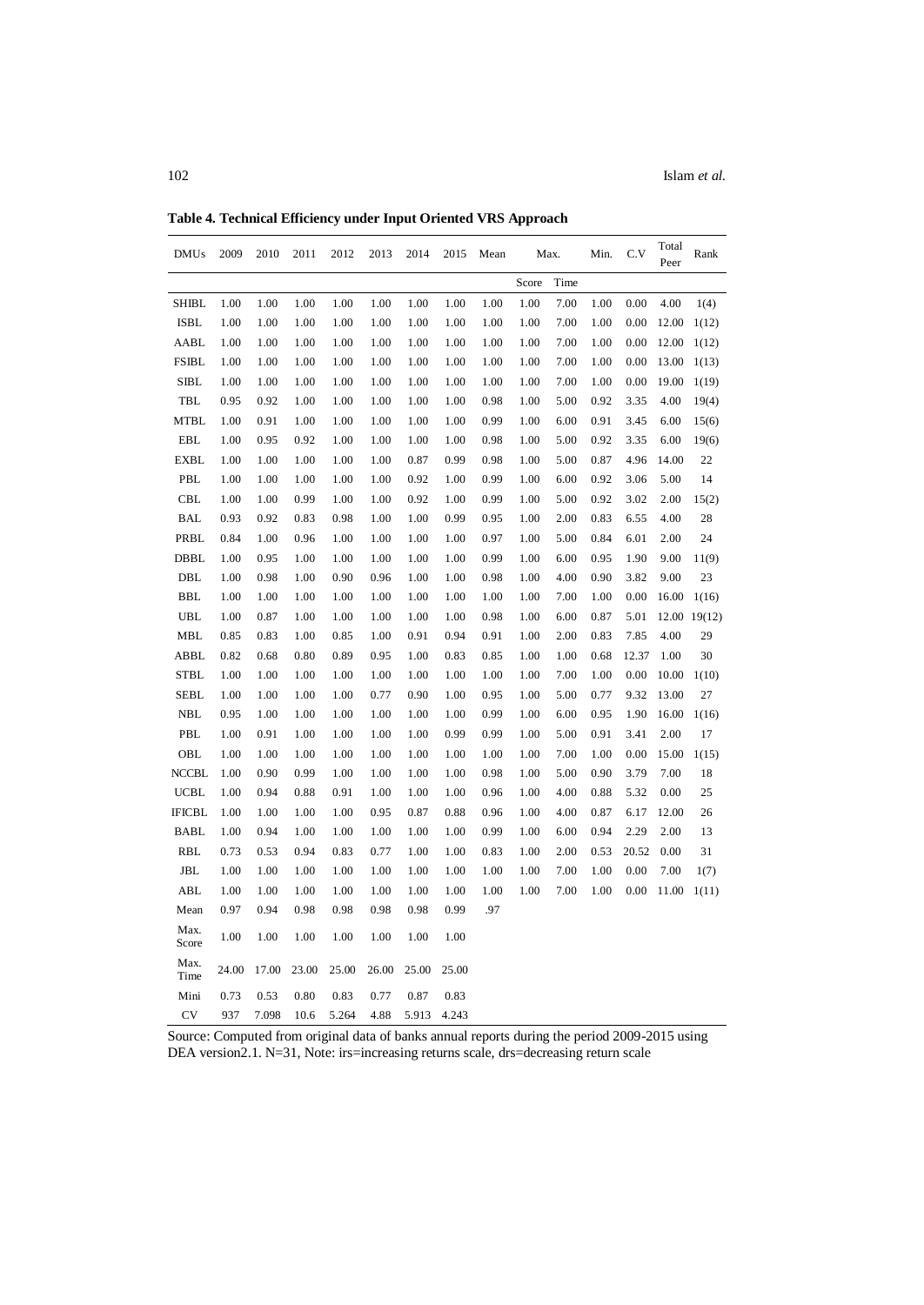| Bank          | 2009                | 2010                  | 2011       | 2012       | 2013       | 2014       | 2015       | Mean | Max.  |      | Mini. | CV    |
|---------------|---------------------|-----------------------|------------|------------|------------|------------|------------|------|-------|------|-------|-------|
|               |                     |                       |            |            |            |            |            |      | Score | Time |       |       |
| <b>SHIBL</b>  | $0.92$ irs          | 1.00                  | $0.97$ irs | 1.00       | $0.93$ irs | $0.85$ irs | $0.82$ irs | 0.93 | 1.00  | 2.00 | 0.82  | 7.62  |
| <b>ISBL</b>   | 0.93 <sub>drs</sub> | 1.00                  | 1.00       | 1.00       | 0.98drs    | $0.9$ drs  | $0.84$ drs | 0.95 | 1.00  | 3.00 | 0.84  | 6.57  |
| AABL          | $0.95$ irs          | 1.00                  | 1.00       | 1.00       | 1.00       | 1.00       | 1.00       | 0.99 | 1.00  | 6.00 | 0.95  | 1.90  |
| <b>FSIBL</b>  | 1.00                | 1.00                  | $0.98$ irs | 1.00       | 1.00       | 1.00       | 1.00       | 1.00 | 1.00  | 6.00 | 0.98  | 0.76  |
| ${\bf SIBL}$  | 1.00                | 1.00                  | $0.92$ irs | 1.00       | 0.91       | 1.00       | 1.00       | 0.98 | 1.00  | 5.00 | 0.91  | 4.26  |
| TBL           | $0.88$ irs          | $0.93$ irs            | 1.00       | $0.88$ irs | 1.00       | 1.00       | 1.00       | 0.96 | 1.00  | 4.00 | 0.88  | 6.04  |
| <b>MTBL</b>   | $0.96$ irs          | $0.89$ irs            | $0.88$ irs | $0.73$ irs | 1.00       | 1.00       | $0.78$ irs | 0.89 | 1.00  | 2.00 | 0.73  | 11.4  |
| EBL           |                     | 0.82 irs 0.82 drs     | $0.89$ irs | 1.00       | 1.00       | 1.00       | 1.00       | 0.93 | 1.00  | 3.00 | 0.82  | 9.32  |
| EXBL          | 1.00                | 1.00                  | 1.00       | 1.00       | 1.00       | $0.86$ drs | $0.94$ drs | 0.97 | 1.00  | 5.00 | 0.86  | 5.56  |
| PBL           | 1.00                | $0.82$ drs            | 0.98drs    | 1.00       | 0.94drs    | $0.92$ drs | 1.00       | 0.95 | 1.00  | 3.00 | 0.82  | 6.96  |
| <b>CBL</b>    | 1.00                | 1.00                  | $0.96$ irs | $0.99$ irs | $0.98$ irs | $0.91$ irs | 1.00       | 0.98 | 1.00  | 3.00 | 0.91  | 3.38  |
| BAL           |                     | 0.89drs 0.88 drs      | $0.8$ irs  | 0.98drs    | 1.00       | 1.00       | $0.96$ irs | 0.93 | 1.00  | 2.00 | 0.80  | 8.12  |
| PRBL          | $0.8$ irs           | 1.00                  | $0.88$ irs | 0.76irs    | $0.8$ irs  | $0.84$ irs | $0.7$ irs  | 0.83 | 1.00  | 1.00 | 0.70  | 11.59 |
| DBBL          |                     | 0.91drs 0.74 drs      | 1.00       | 1.00       | 1.00       | 1.00       | 1.00       | 0.95 | 1.00  | 5.00 | 0.74  | 10.37 |
| DBL           | 1.00                | $0.96$ drs            | 1.00       | $0.86$ irs | $0.94$ irs | $0.99$ irs | $0.97$ irs | 0.96 | 1.00  | 2.00 | 0.86  | 5.14  |
| BBL           |                     | $0.92$ drs $0.95$ drs | 1.00       | 1.00       | 1.00       | 1.00       | 1.00       | 0.98 | 1.00  | 5.00 | 0.92  | 3.35  |
| <b>UBL</b>    |                     | 0.96drs 0.79 drs      | 1.00       | 1.00       | 1.00       | 1.00       | 1.00       | 0.96 | 1.00  | 5.00 | 0.79  | 8.12  |
| MBL           |                     | $0.84$ drs $0.82$ irs | $0.99$ irs | $0.79$ irs | 1.00       | $0.9$ irs  | $0.83$ irs | 0.88 | 1.00  | 1.00 | 0.79  | 9.57  |
| ABBL          |                     | 0.62drs 0.54 drs      | $0.79$ irs | 0.89       | 0.89drs    | $0.96$ drs | $0.83$ irs | 0.79 | 0.96  | 0.00 | 0.54  | 19.50 |
| <b>STBL</b>   | 1.00                | $0.99$ irs            | 1.00       | 1.00       | 1.00       | $0.97$ irs | $0.88$ irs | 0.98 | 1.00  | 4.00 | 0.88  | 4.53  |
| SEBL          | 1.00                | 1.00                  | 1.00       | 1.00       | $0.76$ drs | $0.88$ irs | 1.00       | 0.95 | 1.00  | 5.00 | 0.76  | 9.95  |
| <b>NBL</b>    | $0.86$ drs          | 1.00                  | 1.00       | 1.00       | 1.00       | 1.00       | 1.00       | 0.98 | 1.00  | 6.00 | 0.86  | 5.40  |
| PBL           | 0.99drs             | $0.65$ drs            | 1.00       | 1.00       | 1.00       | 1.00       | $0.98$ drs | 0.95 | 1.00  | 4.00 | 0.65  | 13.81 |
| OBL           | $0.99$ irs          | 1.00                  | 1.00       | $0.89$ irs | $0.94$ irs | 1.00       | 1.00       | 0.97 | 1.00  | 4.00 | 0.89  | 4.43  |
| NCCBL         | 1.00                | $0.9$ drs             | $0.87$ irs | $0.99$ irs | 1.00       | $0.95$ irs | $0.91$ irs | 0.95 | 1.00  | 2.00 | 0.87  | 5.62  |
| <b>UCBL</b>   | 0.84drs             | $0.8$ drs             | $0.88$ irs | .90 drs    | 1.00       | 1.00       | $0.96$ drs | 0.91 | 1.00  | 2.00 | 0.80  | 8.58  |
| <b>IFICBL</b> | 1.00                | 1.00                  | 1.00       | 1.00       | $0.88$ irs | $0.87$ irs | $0.8$ irs  | 0.94 | 1.00  | 4.00 | 0.80  | 8.98  |
| <b>BABL</b>   | 1.00                | $0.91$ drs            | 1.00       | 1.00       | $0.96$ irs | $0.98$ irs | 1.00       | 0.98 | 1.00  | 4.00 | 0.91  | 3.46  |
| RBL           | $0.69$ drs          | $0.5$ drs             | $0.89$ irs | $0.83$ irs | $0.71$ irs | $0.93$ irs | $0.93$ irs | 0.78 | 0.93  | 0.00 | 0.50  | 20.26 |
| JBL           | 1.00                | $0.95$ drs            | 1.00       | 1.00       | 1.00       | 1.00       | 1.00       | 0.99 | 1.00  | 6.00 | 0.95  | 1.90  |
| ABL           |                     | 0.93drs 0.97 drs      | 1.00       | 1.00       | 1.00       | 1.00       | 1.00       | 0.99 | 1.00  | 5.00 | 0.93  | 2.74  |
| Mean          | 0.93                | 0.90                  | 0.96       | 0.95       | 0.96       | 0.96       | 0.94       | .94  |       |      |       |       |
| Max.<br>score | 1.00                | 1.00                  | 1.00       | 1.00       | 1.00       | 1.00       | 1.00       |      |       |      |       |       |
| Max.<br>Time  | 12.00               | 12.00                 | 17.00      | 19.00      | 18.00      | 16.00      | 16.00      |      |       |      |       |       |
| Min           | 0.62                | 0.50                  | 0.79       | 0.73       | 0.71       | 0.84       | 0.70       |      |       |      |       |       |
| CV            | 10.36               | 15.25                 | 6.66       | 8.56       | 7.95       | 5.72       | 9.05       |      |       |      |       |       |

**Table 5. Scale Efficiency under VRS Approach**

Source: Computed from original data of banks annual reports during the period 2009-2015 using DEA version2.1. N=31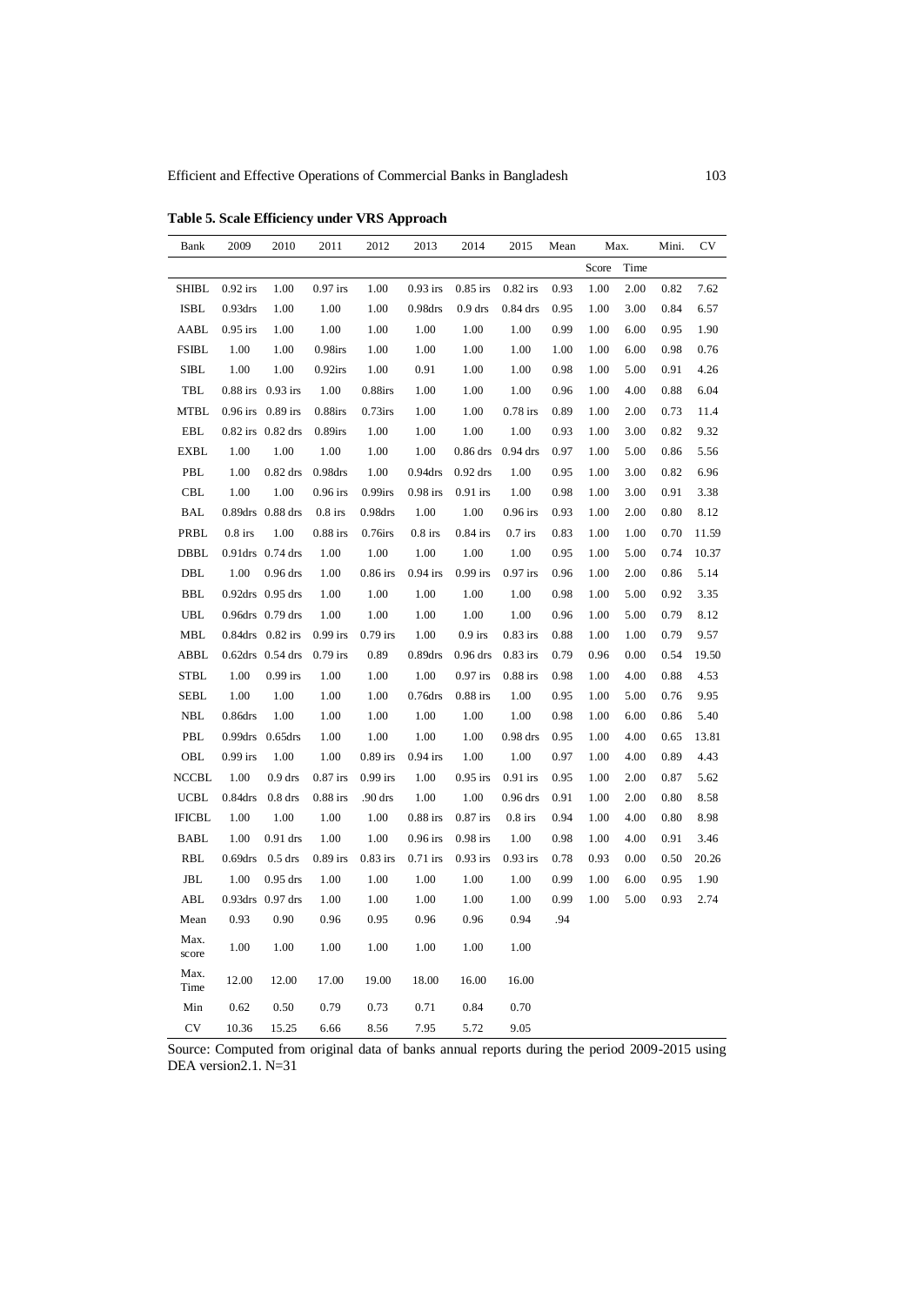The above Table 5 depicts the result of scale efficiency scores of selected banks under input oriented VRS approach during the study periods. Scale efficiency was calculated from the difference between the VRS technical efficiency and CRS technical efficiency score. Scale efficiency does not indicate whether the DMU is operating in an area of increasing or the decreasing returns to scale. The scale efficiency scores for the decision making units DMUs AABL, FSIBL, NBL and JBL were found one (1), six time out of seven years of the study period. On the other hand the scale efficiency for the DMUs ABBL & RBL were failed to reach the efficiency level one (1) during the study period.

**Table 6. There is no positive correlation of each of the partial productivity of inputs with efficiency scores obtained by DEA (CRS approach)**

|                           | Mean technical efficiency | $PP-y_1$ $PP-y_2$ $PP-y_3$ |      |      | $PP-v_4$ | $PP - v_5$ |
|---------------------------|---------------------------|----------------------------|------|------|----------|------------|
| Mean technical efficiency | 1.00                      |                            |      |      |          |            |
| $PP-y_1$                  | 0.26                      | 1.00                       |      |      |          |            |
| $PP - y_2$                | 0.06                      | 0.12                       | 1.00 |      |          |            |
| $PP-y_3$                  | 0.29                      | 0.09                       | 0.02 | 1.00 |          |            |
| $PP - y_4$                | 0.19                      | 0.44                       | 0.17 | 0.10 | 1.00     |            |
| $PP - v_5$                | $-0.04$                   | 0.29                       | 0.48 | 0.10 | 0.13     | 1.00       |

Source: Calculated from the partial productivity of selected variables of the banks.

Where PP= Partial Productivity

The trend of scale efficiency is moderately increased during the study period. The C.V of the sample period of efficiency scores are shown highest (15.25%) in 2010 and for the unit Rupali bank (20.26%) indicating that less uniformity to attain desired efficiency score of the period and units respectively. On the other hand the C.V of efficiency scores of the unit First security islami bank is the least by 0.76 percentages and among the period the least C.V is found in 2014 by 5.72 percentages showing the more consistency among the units and periods respectively regarding efficiency scores.

**Table 7. There is no positive correlation of each of the partial productivity of inputs with efficiency scores obtained by DEA (VRS approach).**

|                           | Mean technical efficiency | $PP-y_1$ | $PP - y_2$ | $PP - y_3$ | $PP-v_4$ | $PP - v_5$ |
|---------------------------|---------------------------|----------|------------|------------|----------|------------|
| Mean technical efficiency | 1.00                      |          |            |            |          |            |
| $PP-v_1$                  | 0.30                      | 1.00     |            |            |          |            |
| $PP-y2$                   | 0.13                      | 0.12     | 1.00       |            |          |            |
| $PP-y_3$                  | 0.32                      | 0.09     | 0.02       | 1.00       |          |            |
| $PP-v_4$                  | 0.21                      | 0.44     | 0.17       | 0.10       | 1.00     |            |
| $PP - y_5$                | 0.09                      | 0.29     | 0.48       | 0.10       | 0.13     | 1.00       |
|                           |                           |          |            |            |          |            |

Source: Calculated from the partial productivity of selected variables of the banks.

Where PP= Partial Productivity. Partial productivity measures are simple and operational measures as it may contribute to a set of performance indicators (Rushdi, 2009).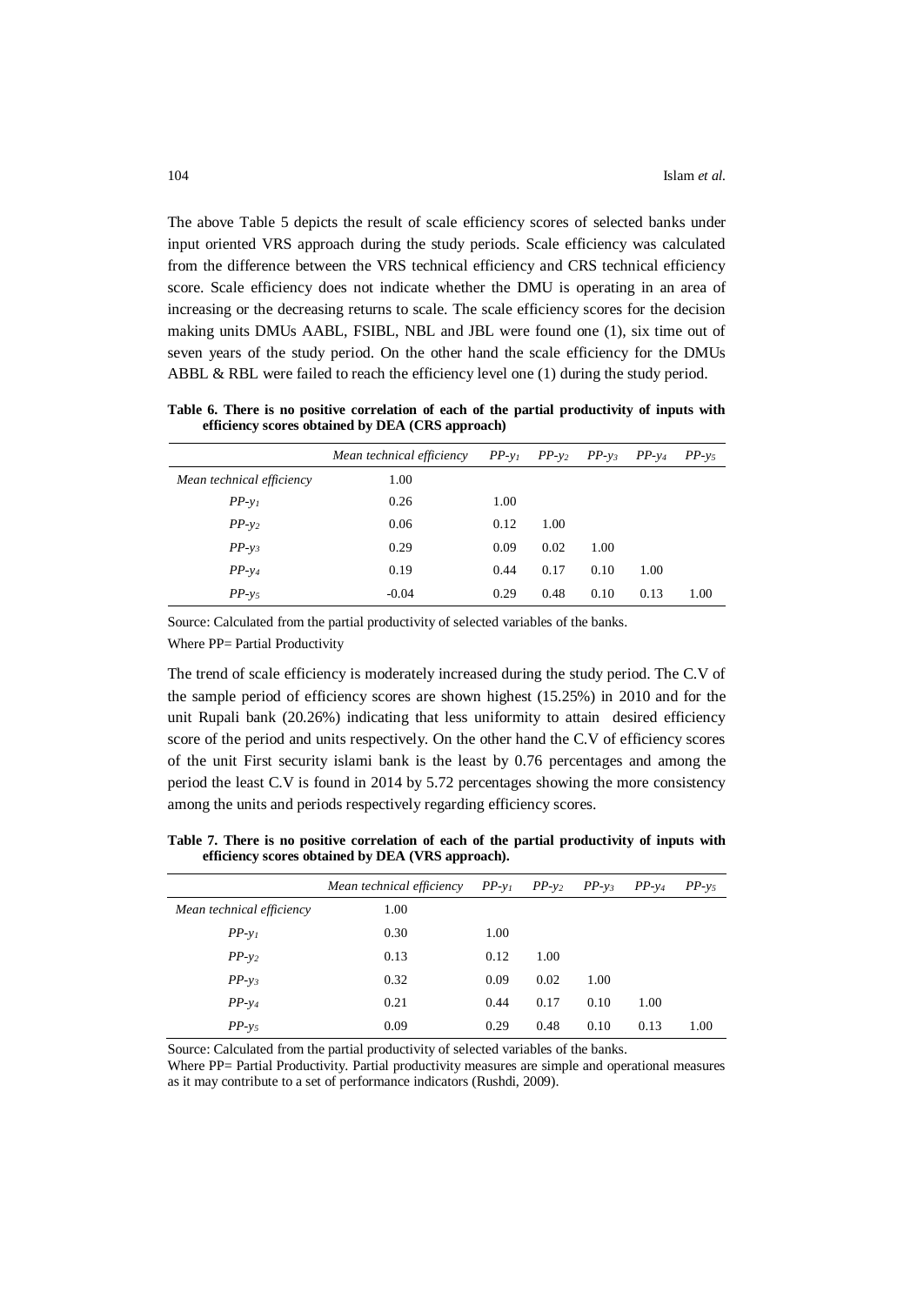The table shows the correlation analysis of partial productivity and efficiency scores of the selected banks under input oriented CRS approach. There is a positive correlation of each of the variables named partial productivity of investment  $(PP-v_1)$ , partial productivity of loan and advanced (PP-y<sub>2</sub>), partial productivity of fixed assets (PP-y<sub>3</sub>), partial productivity of operating expenses (PP-y4) with technical efficiency score by the degree of 0.26, 0.06, 0.29, 0.19 respectively except the variable partial productivity of owner's equity (PP-Y<sup>5</sup>) by -0.04. Hence the hypothesis is rejected for each of the variable except partial productivity of owner's equity.

The table depicts the correlation analysis of partial productivity and efficiency scores of the selected banks under input oriented VRS approach. There is a positive correlation of each of the variables named partial productivity of investment (PP-y<sub>1</sub>), partial productivity of loan and advanced (PP-y2), partial productivity of fixed assets (PP-y3), partial productivity of operating expenses (PP-y4) and partial productivity of owner's equity (PP- $Y^5$ ) with technical efficiency score by the degree of 0.30, 0.13, 0.32, 0.21 and 0.09 respectively. Hence the hypothesis is rejected for each of the variables.

**Table 8. There are no differences among the banks and selected periods of the study regarding efficiency scores obtained by DEA (ANOVA model CRS approach).**

| Source of Variation | SS   | Df  | MS   | F    | P-value | F crit |
|---------------------|------|-----|------|------|---------|--------|
| <b>Banks</b>        | 0.64 | 30  | 0.02 | 3.83 | 0.00    | 1.52   |
| Periods             | 0.09 | 6   | 0.02 | 2.83 | 0.01    | 2.15   |
| Error               | 1.00 | 180 | 0.01 |      |         |        |
| Total               | 1.73 | 216 |      |      |         |        |
|                     |      |     |      |      |         |        |

Source: Calculated from Table no.3

This table shows the ANOVA among the banks and selected periods of study regarding efficiency scores under DEA (input oriented CRS approach).The calculated value of Fratio for banks and selected periods of study are  $F(3.83)$  and  $F(2.83)$  are greater than critical values of  $F(1.52)$  and  $F(2.15)$  respectively. So there are significance differences among banks and selected years of study periods regarding efficiency scores obtained by DEA (input oriented CRS approach). Hence the hypothesis is rejected.

**Table 9. There are no differences among the banks and selected periods of the study regarding efficiency scores obtained by DEA (ANOVA model VRS approach)**

| Source of Variation | SS   | Df  | MS   | F    | P-value | F crit |
|---------------------|------|-----|------|------|---------|--------|
| <b>Banks</b>        | 0.35 | 30  | 0.01 | 4.68 | 0.00    | 1.52   |
| Periods             | 0.04 | 6   | 0.01 | 2.69 | 0.02    | 2.15   |
| Error               | 0.45 | 180 | 0.00 |      |         |        |
| Total               | 0.84 | 216 |      |      |         |        |

Source: Calculated from table. no 4.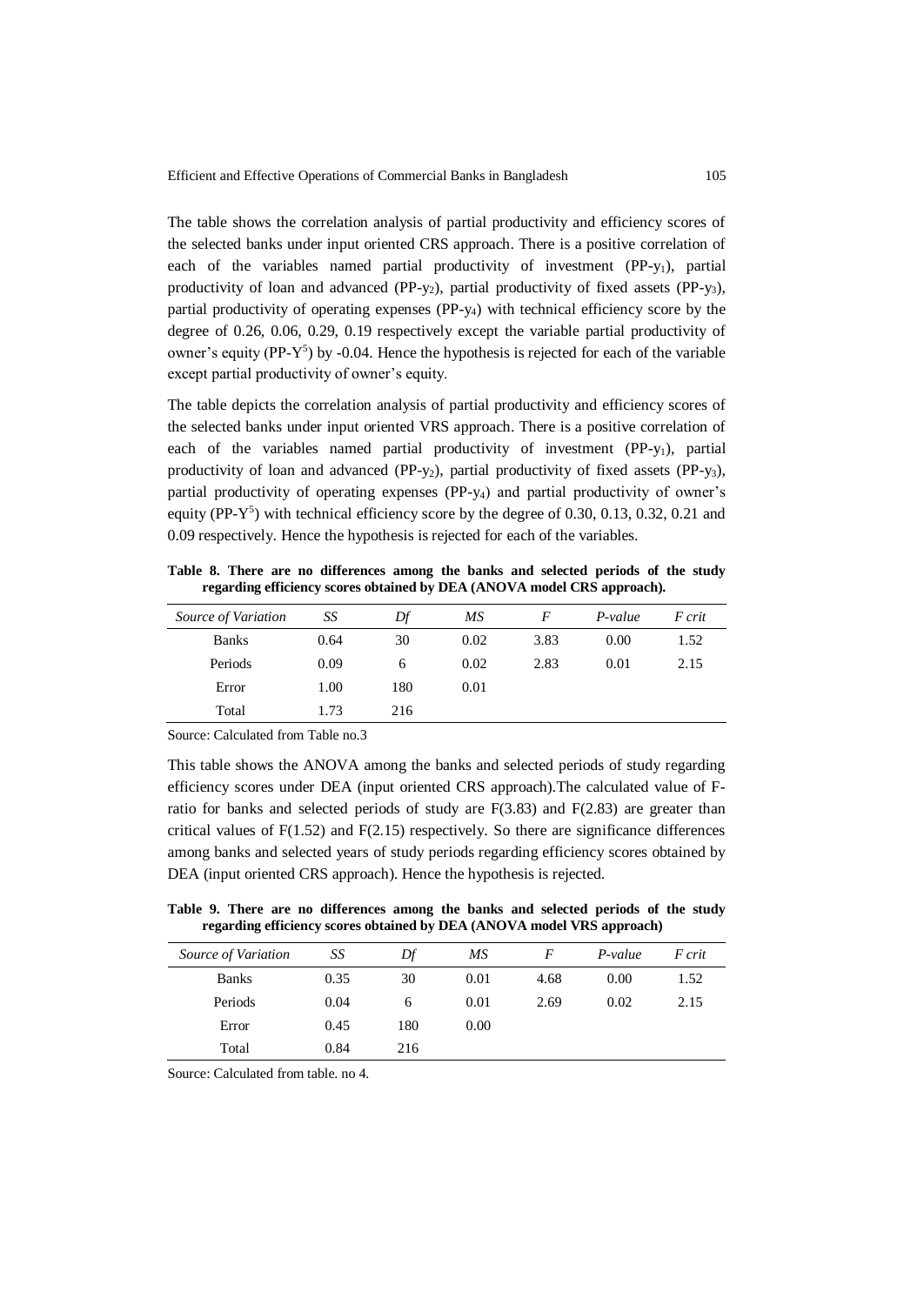This table depicts the ANOVA among the banks and selected periods of study regarding efficiency scores under DEA (input oriented VRS approach). The calculated value of Fratio for banks and selected periods of study are  $F(4.68)$  and  $F(2.69)$  are greater than critical values of  $F(1.52)$  and  $F(2.15)$  respectively. So there are significance differences among banks and selected years of study periods regarding efficiency scores obtained by DEA (input oriented VRS approach). Hence the null hypothesis is rejected.

#### **Conclusion**

The study examined the efficient and effective operations of 31 commercial banks operating in the study period 2009-2015 by using DEA technique. To achieve this goal several definitions of efficiency and effectiveness were explored and some other important issues regarding banking efficiencies were identified. Finally the gap of the study was found. The study obtained the efficiency scores for selected 31 banks of the study periods. The results revealed that under input oriented CRS approach the AABL, FSIBL, NBL and JBL banks were technically efficient and ABBL and RBL were technically inefficient during the study period. Under input oriented VRS approach the DMUs SHIBL, ISBL, AABL, FSIBL, SIBL, BABL, STBL, OBL, JBL and ABL were found technically significant and the DMUs RBL. ABBL, BAL and MBL were technically inefficient during the study period. The study ranked the banks on the basis of efficiency scores and also ranked the banks whose efficiency scores were same on the basis of total number of peer count during study period. Under input oriented CRS approach the DMU FSIBL ranked as top and the DMURBL as last position among the selected DMUs .Under input oriented VRS approach the DMU SIBL stood first and the DMU RBL stood last position among the selected DMUs. The finding also showed that there was a positive relationship between efficiency scores and partial productivity and a difference was found among the banks and selected period of the study regarding efficiency scores obtained by DEA. A wide variation in efficiency scores of selected banks were found under input oriented VRS approach but increasing efficiency trend was found under input oriented CRS approach through the study period. The study expects that the concern authorities of selected banks, policymakers, competitors and other stakeholders will get a precise overview of the operational efficiency trend of the selected banks that will assist them to take necessary steps as their requirements. This study makes a new direction for future research in Bangladesh since the proposed methodological tools can be employed as benchmarking for other industries. Bank management can consider the results of the study as useful tools to assess their performance. It is mentioned that this study just evaluated the relative efficiency of Bangladeshi banks not absolute efficiency, indicating the selected banks to be considered as efficient just the best bank in comparison to other banks in the study. So there is a possibility of efficient banks to be ranked in lower or upper one when new banks are added to the study. It should be mentioned that the limitation of DEA technique is that it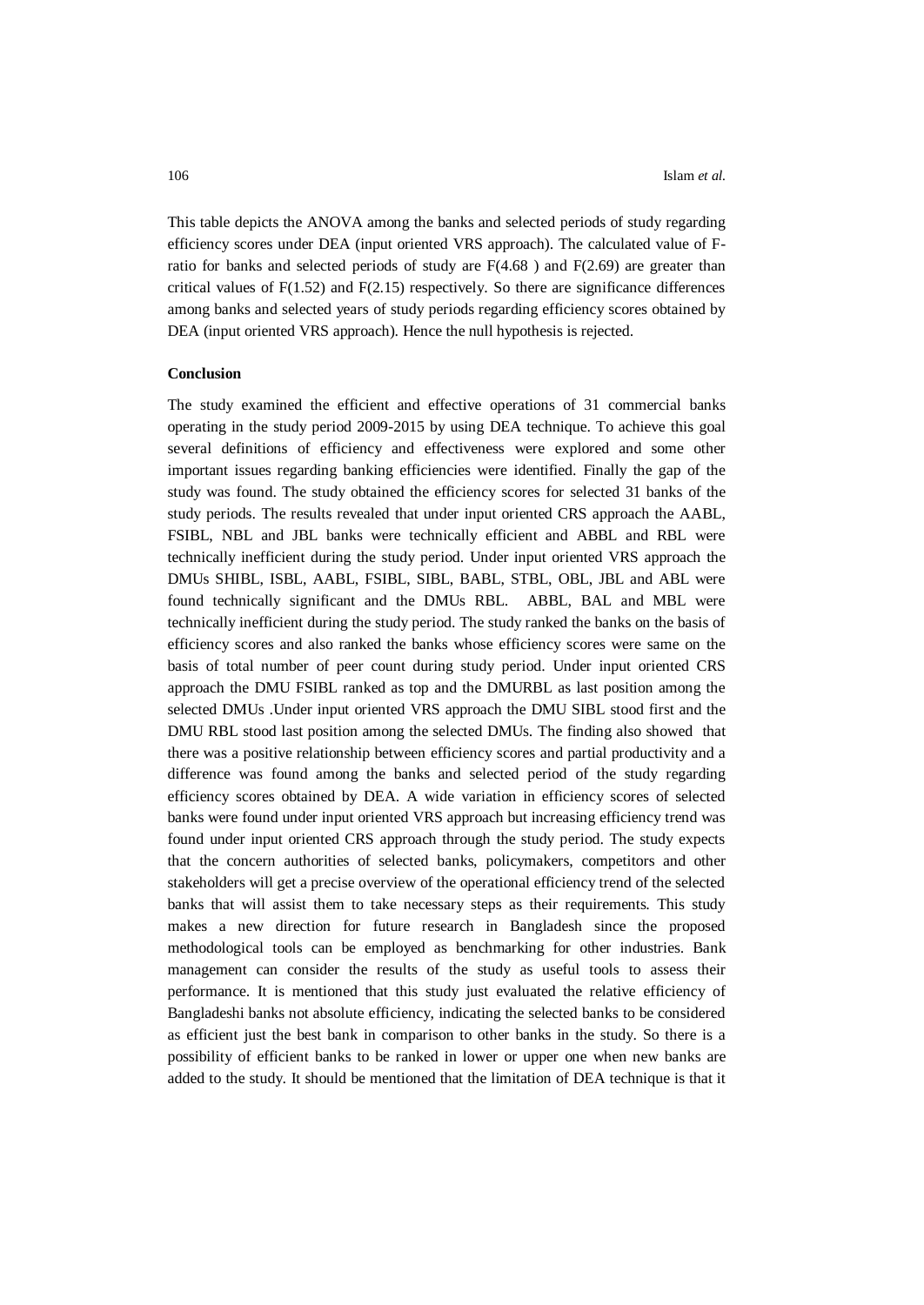rely on accounting data and not on market value. To survive in the competitive market banks should strive to perform their functions more efficient and effectively. Reduction of operating expenses could be the key factor for the banks to the improvement of efficient operations in future. Foreign and Islami Shariah based banks should be well come by policy makers because they proved their operational efficiency. Bank management should pay more concern for personnel expenditures among input variable and non cash loan among the output variables. Opportunities for rightsizing the operation should be explored so that operations on efficiency level could be kept under control. Banks should provide various service channels to serve the customers. For meeting the customer's changing expectations banks need to adopt strategies to extend the working hours and to develop the technical capabilities of all branches. Inefficient banks have to sanction loan and advance to the sectors from which its recovery would be higher to increase the interest income that ultimately enhance the efficiency of the banks. Finally, the results of the study would help the management to develop right policies and guide the managers in making strategic actions for improving the performance.

## **References**

- Alrafadi1, K.M.S., M.M., Yusuf and B.H. Kamaruddin. 2016. Measuring Efficiency in Banks: A Brief Survey on Non–Parametric technique (Data Envelopment Analysis). *International Journal of Business, Economics and Management,* **3**(5): 52-68.
- Adhegaonar, V. 2015. Measuring Efficiency in Indian Commercial Banks with DEA and Tobit Regression *Institute of Management Studies and Research*, 239-244.
- Agarwal, N., B. Guha, A. Dutta and G. Bandyopadhyay. 2014. Performance Measurement of Indian Banks using Data Envelopment Analysis. *Lecture Notes on Information Theory, 2*(3): 289-294. doi: 10.12720/1nit.2.3.289-294
- Akther, S., H. Fukuyama and W. L. Weber. 2013. Estimating two-stage network Slacks-based inefficiency: An application to Bangladesh banking. *OMEGA,* **41**: 88-96.
- Ar, I.M. and A. Kurtaran. 2013. Evaluating the Relative Efficiency of Commercial Banks in Turkey: An Integrated AHP/DEA Approach. *International Business Research,* **06**(04): 129-146.
- Bartuseviciene, I. and E. Sakalyte. 2013. Organizational Assessment: Effectiveness vs. Efficiency. *Social Transformations in Contemporary Society* **1**: 45-53.
- Elli, T. J. Centre for Efficiency and Productivity Analysis (CEPA) Working Papers (Version 8/96) [CEPA Working Papers]. Austrlia: The University of New England.
- Dadashi, I., S. Zarei, B. Dadashi, E. Milad, E. Mansouriania and M. HOzoori. 2013. A Data Envelopment Analysis of Banks Performance in Iran. *International Research Journal of Applied and Basic Sciences,* **4(**9): 2422-2426.
- Flegg, A.T., D.O. Allen, K. Field and T.W. Thurlow. 2003. Measuring the Efficiency and Productivity of British Universities: An Application of DEA and Malmquuist Approach. *School of Economics, University of the West of England, Bristol*.
- Fare, R. and C.A.K. Lovell. 1978. Measuring the Technical Efficiency of Production. *Journal of Economic Theory,* **19**: 1520-1516.
- Halkos, G.E. and D.S. Salamouris 2004. Efficiency measurement of the Greek commercial banks with the use of financial ratios: a data envelopment analysis approach. *Management Accounting Research 15*: 201-224. doi: 10.1016/j.mar.2004.02.001